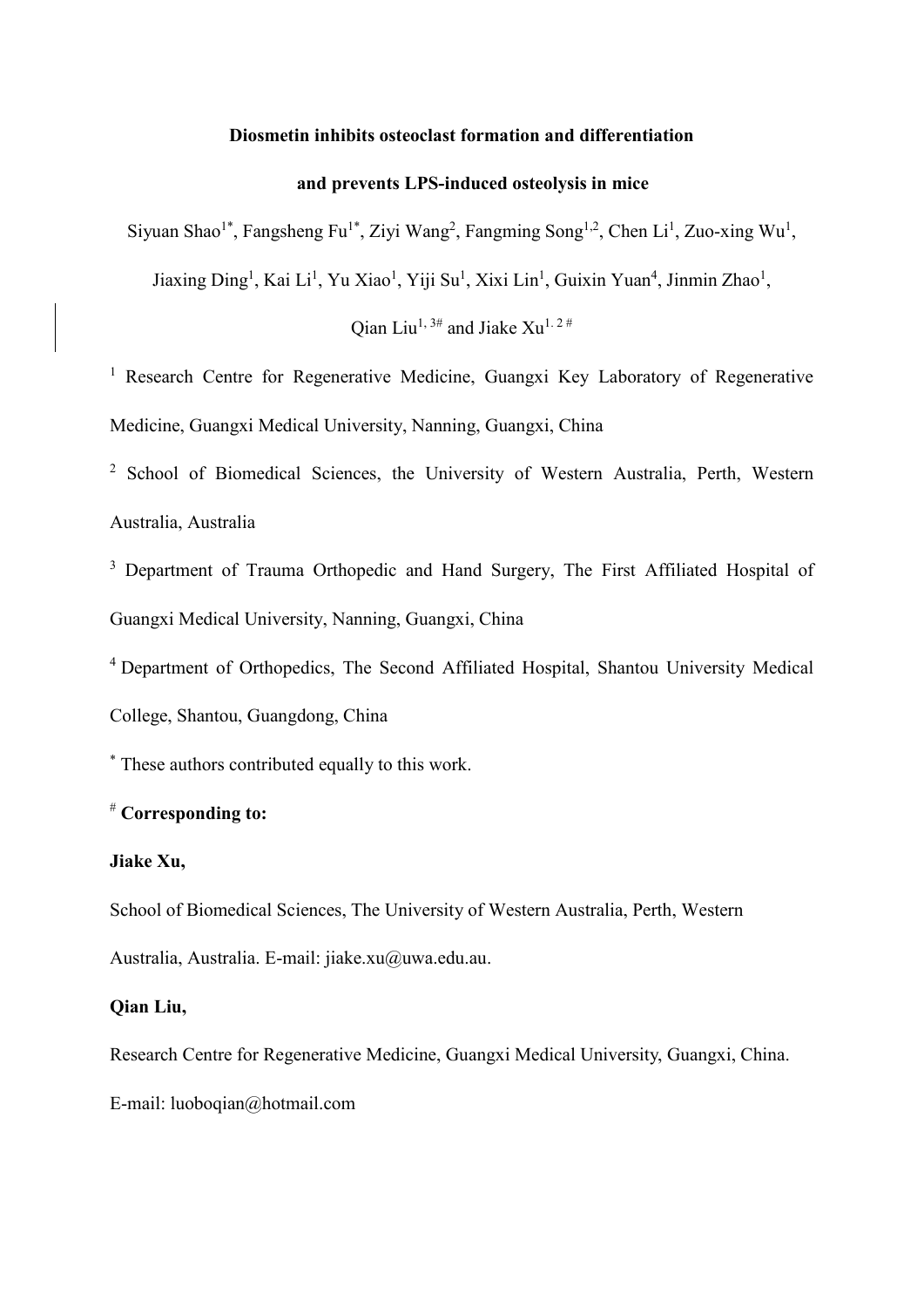## **Abstract:**

Osteolytic bone diseases are closely linked to the over-activation of osteoclasts and enhancement of bone resorption. It has become a major health issue in orthopedic practice worldwide. Inhibition of osteoclasts is proposed to be the main treatment for osteolytic disorders. Diosmetin ( $DIO$ ) is a natural flavonoid with properties of antioxidant, anti-infection and anti-shock. The effect of DIO on osteoclast differentiation is poorly understood. In this research project, we found that DIO could inhibit osteoclastic formation induced by RANKL in a dose-dependent manner. The expression of the osteoclast differentiation marker genes, *Ctsk, NFATc1, Acp5, Ctr, Atp6v0d2, Mmp9* were also decreased by the treatment of DIO. In addition, DIO attenuated the formation of actin ring and the ability of bone resorption. Further, Western blotting showed that DIO inhibits the phosphorylation of MAPK signaling pathway induced by RANKL, accompanied with the downregulation of NFATc1 and c-Fos expressions. We also found that DIO could reduce the accumulation of reactive oxygen species (ROS) induced by RANKL. *In vivo* study revealed that DIO can significantly reduce LPS-induced osteolysis in mice. Collectively, our study shows that DIO can inhibit osteoclast formation and activation and could serve as a potential therapeutic drug for osteolytic bone diseases.

**Keyword**: Diosmetin; osteoclasts; osteolysis; MAPK; NFATc1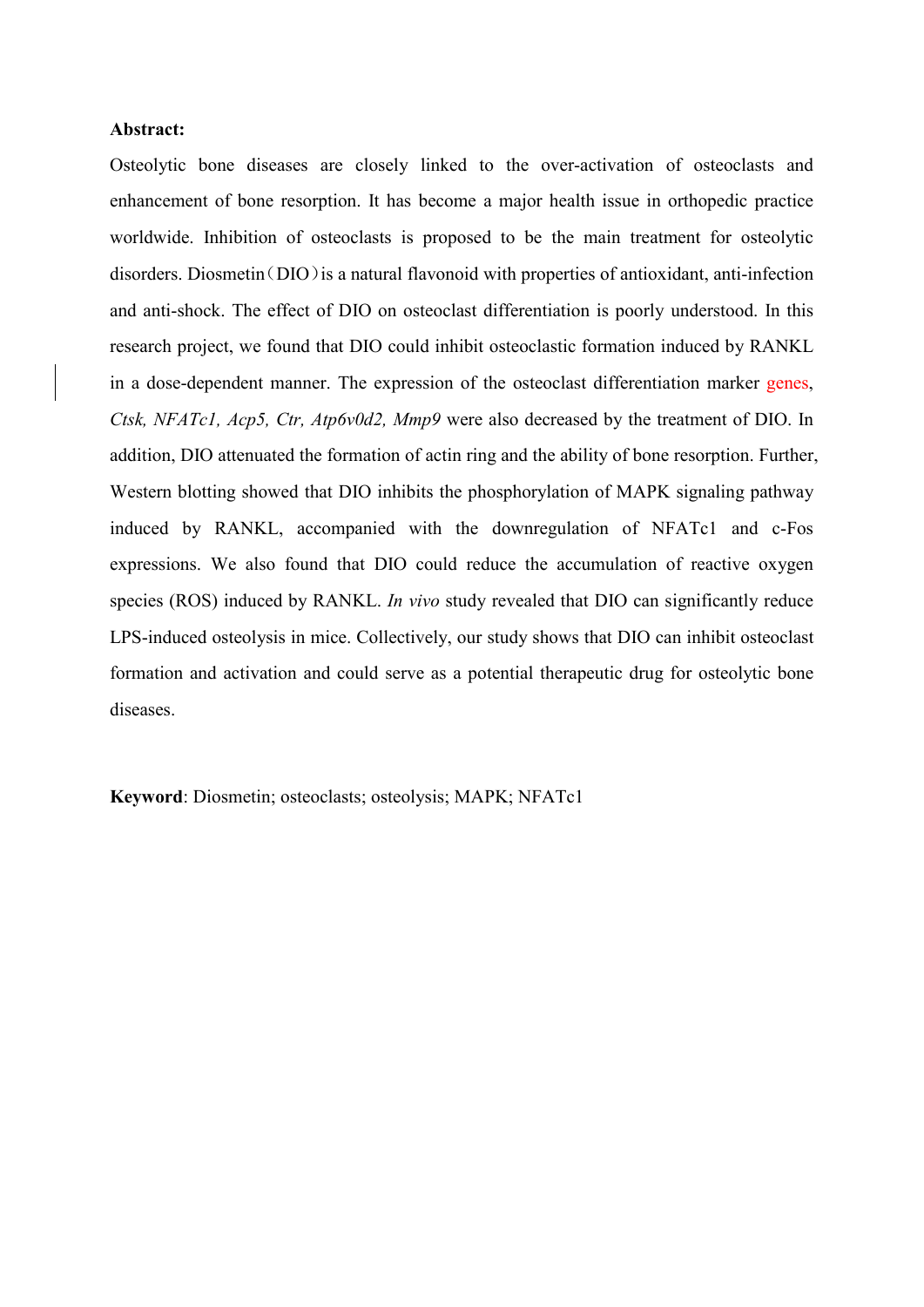# **Introduction**:

Bone is a dynamic organ that makes up the vertebrate skeleton [\(Teitelbaum, 2000\)](#page-16-0). The homeostasis of bone depends on the bone formation and bone resorption, which are regulated by osteoblasts and osteoclasts [\(Kular et al., 2012\)](#page-15-0). The imbalance or uncoupling between these two types of cells can result in diseases such as osteoarthritis, bone sclerosis and bone destruction or osteolysis. Osteoclasts are polynuclear bone resorption cells derived from hematopoietic stem cells [\(Manolagas and Jilka, 1995\)](#page-15-1). The formation of mature osteoclasts with bone resorption activity depends on two necessary cytokines, receptor activator of nuclear factor kappa-B ligand (RANKL) and macrophage colony stimulation factor (M-CSF) [\(Enomoto et al., 2003;](#page-14-0) [Kim et al., 2016\)](#page-15-2). M-CSF promotes osteoclasts precursor differentiation and fusion into multinucleated cells. And RANKL plays an essential role in promoting the differentiation and maintenance of osteoclasts. Binding of RANKL to RANK receptor in osteoclasts precursors recruits TNF receptor associated factor 6 (TRAF6) and then activates mitogen-activated protein kinases (MAPKs) and nuclear factor-kappa B (NF-κB) signal pathways [\(Ang et al., 2011;](#page-13-0) [Deepak et al., 2015\)](#page-14-1). Subsequently, several essential transcription factors required for osteoclast differentiation are induced, such as nuclear factor of activated T-cells 1 (NFATc1) and Activator protein 1 (AP-1) [\(Feng et al., 2009\)](#page-14-2). Among them, NFATc1 is believed to be the main transcription factor regulating the downstream osteoclast marker genes such as *Ctsk, Mmp9,* and *Acp5*, which are essential to osteoclastic formation and resorption activity [\(Maruya et al., 2011\)](#page-15-3).

Bacterial endotoxin or wear particles after artificial joint replacement may lead to inflammatory osteolysis [\(Lee et al., 2010\)](#page-15-4). The immune cells are activated to regulate osteoclasts, which could enhance osteoclastic resorption activity near and around the implant interface, causing local bone destruction [\(Hotokezaka et al., 2010;](#page-14-3) [Islam et al., 2007\)](#page-14-4). Moreover, the pathological osteolytic condition induced by lipopolysaccharide (LPS) was characterized by the production of inflammatory cytokines, such as Interleukin-1 (IL-1), Interleukin-6 (IL-6), Tumor Necrosis Factor-α (TNF-α) and M-CSF [\(Hotokezaka et al., 2010\)](#page-14-3). As a result, osteoclasts are produced in large quantity accompanied by abnormally functional activation in osteolytic conditions [\(Xu et al., 2009\)](#page-16-1).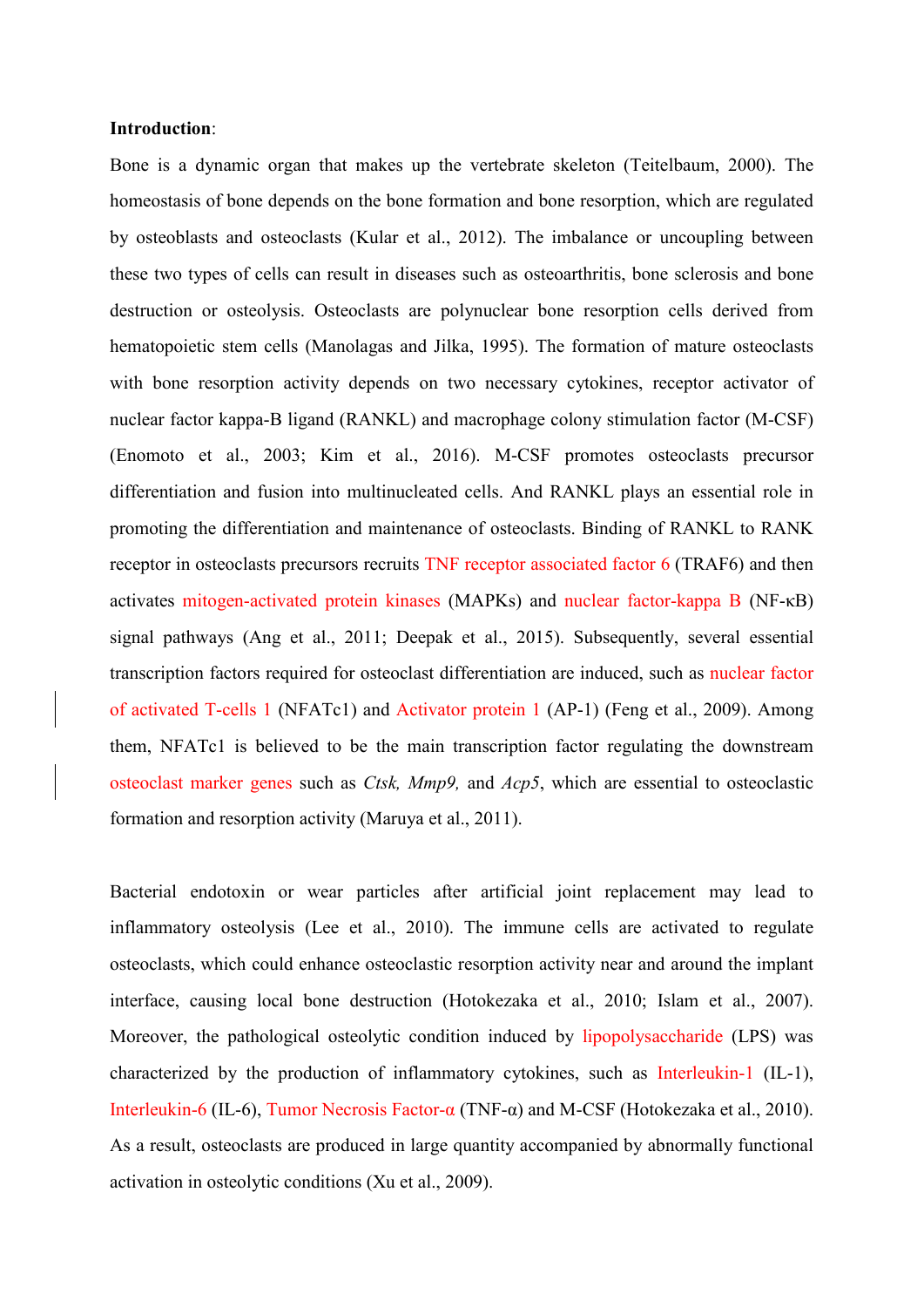Therefore, reducing the formation or the activity of osteoclasts is able to inhibit bone resorption and to prevent excessive loss of bone mass [\(Sato et al., 1991\)](#page-15-5). For example, estrogen and bisphosphonates have been used in clinical treatment for osteolysis. However, these treatments have some concerning side effects. Estrogen therapy is associated with increased risks of breast cancer, stroke and thromboembolism. Bisphosphonates can lead to osteonecrosis of the jaw [\(Otto et al., 2011;](#page-15-6) [Rodan and Martin, 2000\)](#page-15-7). Consequently, it's necessary to look for natural compounds with lower toxicity, but effective against osteoclasts.

Diosmetin (DIO) is a natural compound extracted from lemon peel. It has been shown to exhibit an inhibitory effect on CYP1A1 and CYP1B1 [\(Doostdar et al., 2000\)](#page-14-5), and strong anti-cancer and anti-inflammatory properties [\(Ciolino et al., 1998\)](#page-14-6). In the skeletal system, DIO can induce the differentiation of human osteoblasts through the pathways of protein kinase C/p38 and extracellular signal-regulated kinase 1/2 [\(Hsu and Kuo, 2010\)](#page-14-7). However, the role of DIO in osteolytic disorders and osteoclast differentiation has not been reported.

Based on the potential pharmacological effects of DIO, we explored the role of DIO in RANKL-induced osteoclast differentiation *in vitro* and in LPS-induced osteolysis model in mice, as well as key molecular signaling mechanisms involved.

## **Materials and methods**

## **Materials**

DIO with a purity > 97% was purchased from Mansite (Chengdu, China) and prepared at a stock concentration of 100 mM in dimethylsulfoxide (DMSO). Alpha minimum essential medium (α-MEM) and fetal bovine serum (FBS) were obtained from ThermoFisher (Sydney, Australia). Recombinant mouse M-CSF was obtained from R&D Systems (Minneapolis, MN, USA). Recombinant GST-rRANKL was prepared as previously described [\(Xu et al., 2000\)](#page-16-2). Antibodies against ERK, phospho-ERK, p38, phospho-p38, JNK, phospho-JNK, IκBα, c-Fos and β-actin were obtained from Abcam (Cambridge, MA, USA). Antibody specific for NFATc1 was obtained from Santa Cruz Biotechnology (Dallas, TX, USA). The cell viability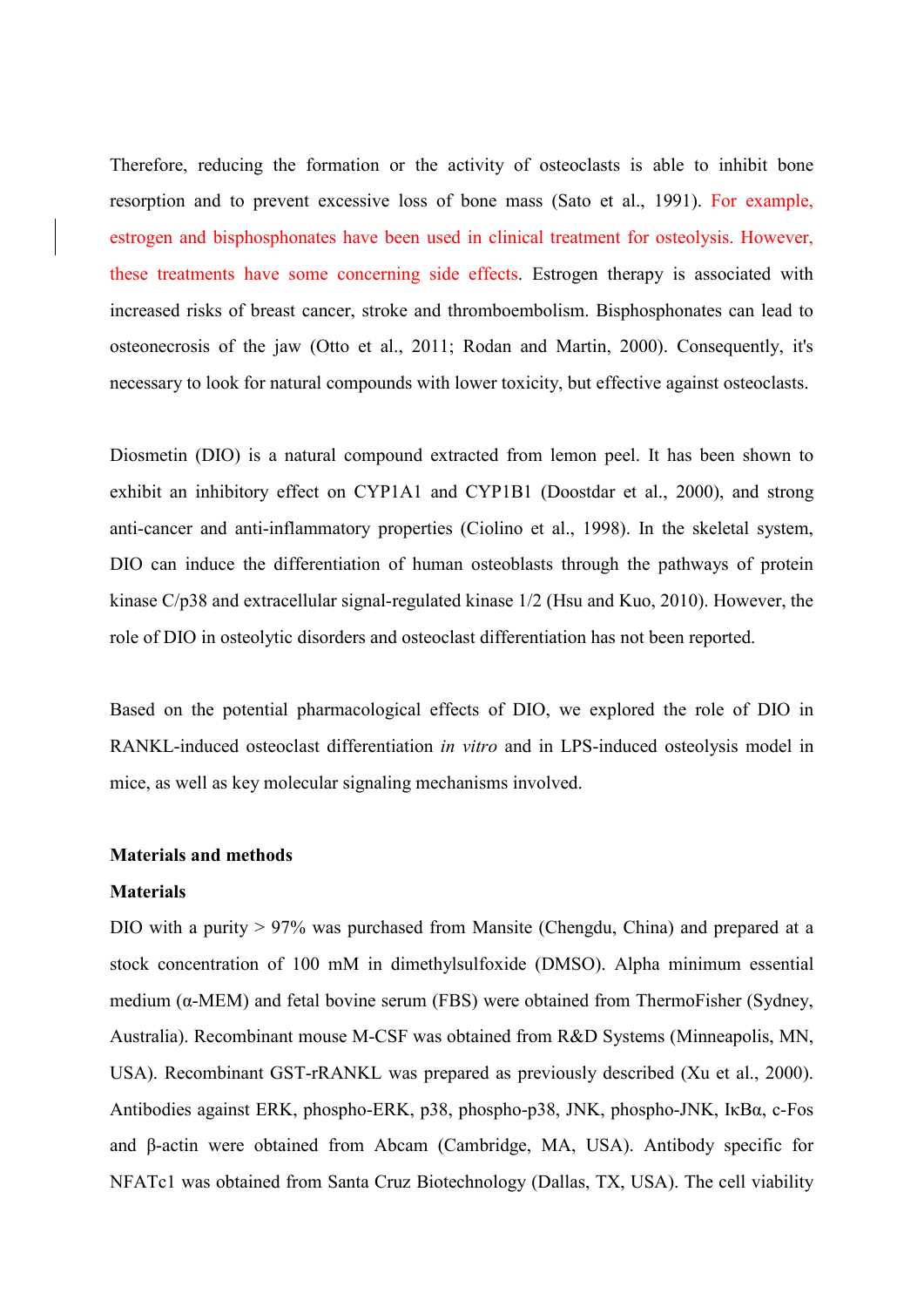kit (CCK-8) was obtained from Dojindo Molecular Technologies (Kumamoto, Japan). Tartrate-resistant acid phosphatase (TRAcP) staining kit was purchased from Sigma-Aldrich (St. Louis, MO, USA).

## **BMM isolation and osteoclast culture**

6-week-old C57BL/6J mice were sacrificed and bone marrow cells obtained by exposure of medullary cavity of femur and tibia and cultured in  $\alpha$ -medium supplemented with 10% FBS, 100 units/ml penicillin, and 100 μg/mL streptomycin and 50 ng/ml M-CSF (complete medium). To induce osteoclastogenesis, bone marrow-derived macrophages (BMMs) at a density of 6×103 were seeded into 96-well plates with complete medium containing M-CSF (50 ng/ml) and RANKL (100 ng/ml) for 7 days with indicated concentrations of DIO. Cells were incubated in 37°C standard incubators with 5% CO2 atmosphere, and culture medium renewed every 2 days until mature osteoclast formation. The cells were then fixed with 4% paraformaldehyde for TRAcP staining. TRAcP-positive multinucleated cells with more than 3 nuclei were counted as mature osteoclasts.

## **Cell viability Assay**

CCK-8 Kit was employed to detect the cytotoxicity of DIO on BMMs. BMMs at a density of  $6\times10^3$  were cultured in 96-well plate with complete  $\alpha$ -MEM medium containing M-CSF (50) ng/ml) and different concentrations of DIO for 48 h. Subsequently, CCK-8 Kit solution (10μl/well) was added to each well and incubated for 2 h without light. The absorbance at 450 nm was measured by a microplate reader (Thermo, USA).

## **Bone resorption pit assay**

In order to assess the effect of DIO on osteoclast resorption activity, BMMs at a density of  $6\times10^3$  were cultured in hydroxyapatite-coated plates (Corning, Inc., Corning, NY) with the presence of M-CSF (50 ng/ml) and RANKL (100 ng/ml) and treated with indicated concentrations of DIO for 5-7 days to generate multinucleated osteoclasts. 10% sodium hypochlorite solution was then added to remove the cells to display the resorption area. Next, resorption areas were quantified by Standard light microscopy and ImageJ software (NIH)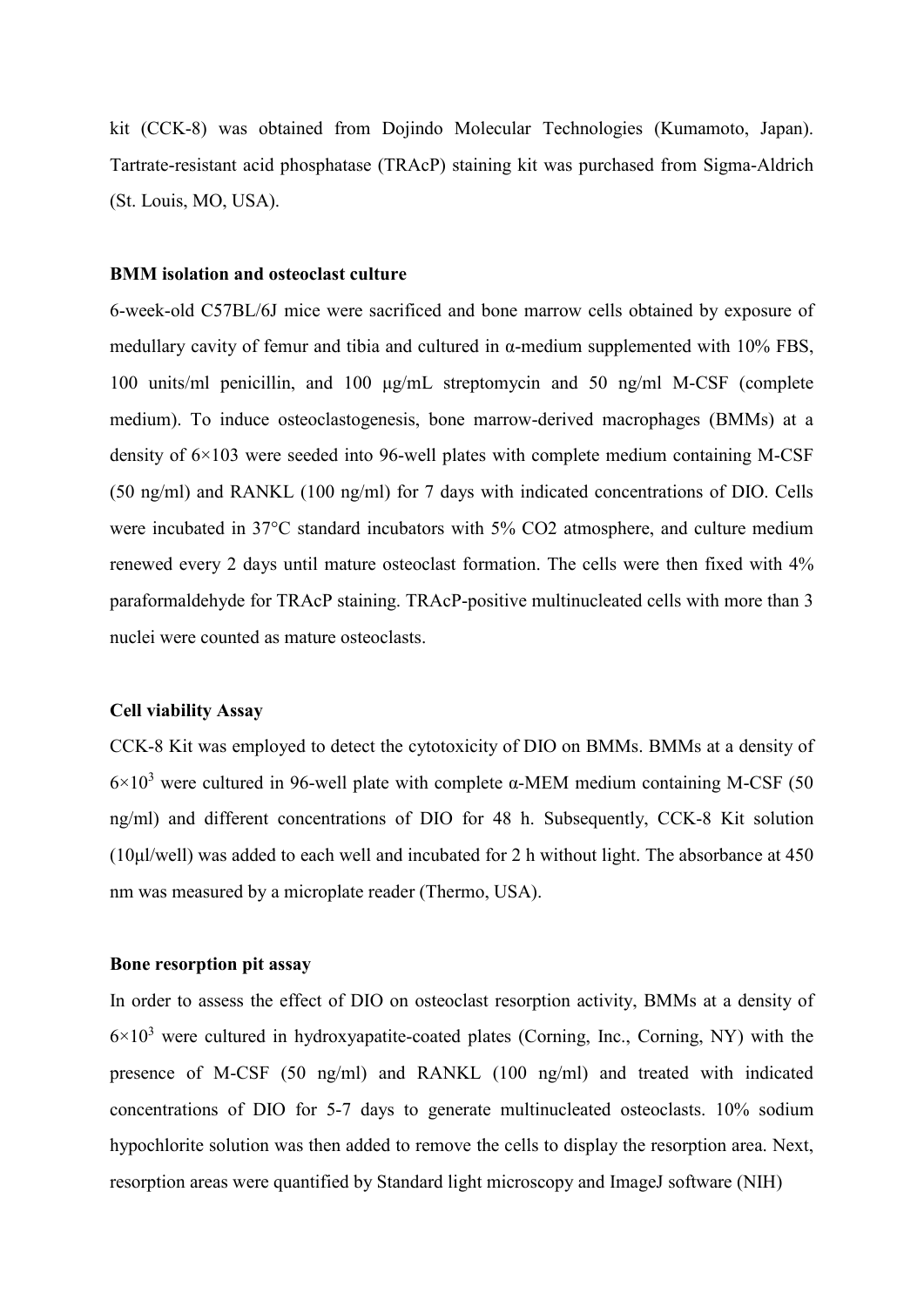#### **Real-time quantitative PCR**

To detect the expression of marker genes in osteoclasts, BMMs at a density of  $1\times10^5$  were seeded in a 6-well plate with complete  $\alpha$ -medium containing of M-CSF (50 ng/mL) and RANKL (100 ng/mL) and treated with indicated concentrations of DIO for 5 days. When osteoclasts appeared in the positive group, cells were lysed by TRIzol buffer at 4°C according to the manufacturer's instructions (Invitrogen, Carlsbad, CA). cDNA was synthesized from 1 µg of total RNA using reverse transcriptase Kit (TaKaRa Biotechnology, Otsu, Japan). And GAPDH was amplified as a housekeeping gene. The PCR was performed using the following procedures: 94 °C 5 mins, followed by 35 cycles (94 °C 40 sec, 60 °C 40 sec and 72 °C 40 sec) and a final extension step of 5 mins at 72°C. Relative expression levels of osteoclast marker genes were analyzed using the  $2^{-\Delta\Delta^C t}$  method. The mouse specific primer sequence (5'-3') for the experiment are shown as follows: TRAcP (*Acp5*) (forward: ACACAGTGATGTGTGTGGCAACTC; reverse: CCAGAGGCTTCCACATTATGATGG), cathepsin K (*Ctsk*) (forward: GGCCAACTCAAGAAGAAAAC; reverse: GTGCTTGCTTCCCTTCTGG), MMP-9 (Mmp9) (forward: AGTTTGGTGTCGCGGGCAC; reverse: TACATGAGCGCTTCCGCAC) NFATc1 (*Nfatc1*) (forward: GGGTCAGTGTGACCGAAGAT; reverse: GGAAGTCAGAAGTGGGTGGA), V-ATPase-d2(*Atp6v0d2*) (Forward: GTGAGACCTTGGAAGACCTGAA; Reverse: GAGAAATGTGCT CAGGGGCT), CTR (*Calcr*) (forward: TGGTTGAGGTTGTGCCCA; reverse: CTCGTGGGTTTGCCTCATC) GAPDH (*Gapdh*) (forward: AACTTTGGCATTGTGGAAGG; reverse: ACACATTGGGGGTAGGAACA).

## **Western blot**

BMMs at a density of  $5\times10^5$  were cultured in 6-well plates with complete medium containing M-CSF (50 ng/mL). Until the BMMs almost covered each well, the cells were starved for 1 h and then treated with or without 10  $\mu$ M DIO for 3 h. BMMs were then treated with 100 ng/ml RANKL for 0, 5, 10, 20, 30, or 60 mins. Radio Immunoprecipitation Assay (RIPA) lysis buffer was added to cells for 30 mins at 4°C. The proteins were analyzed by sodium dodecyl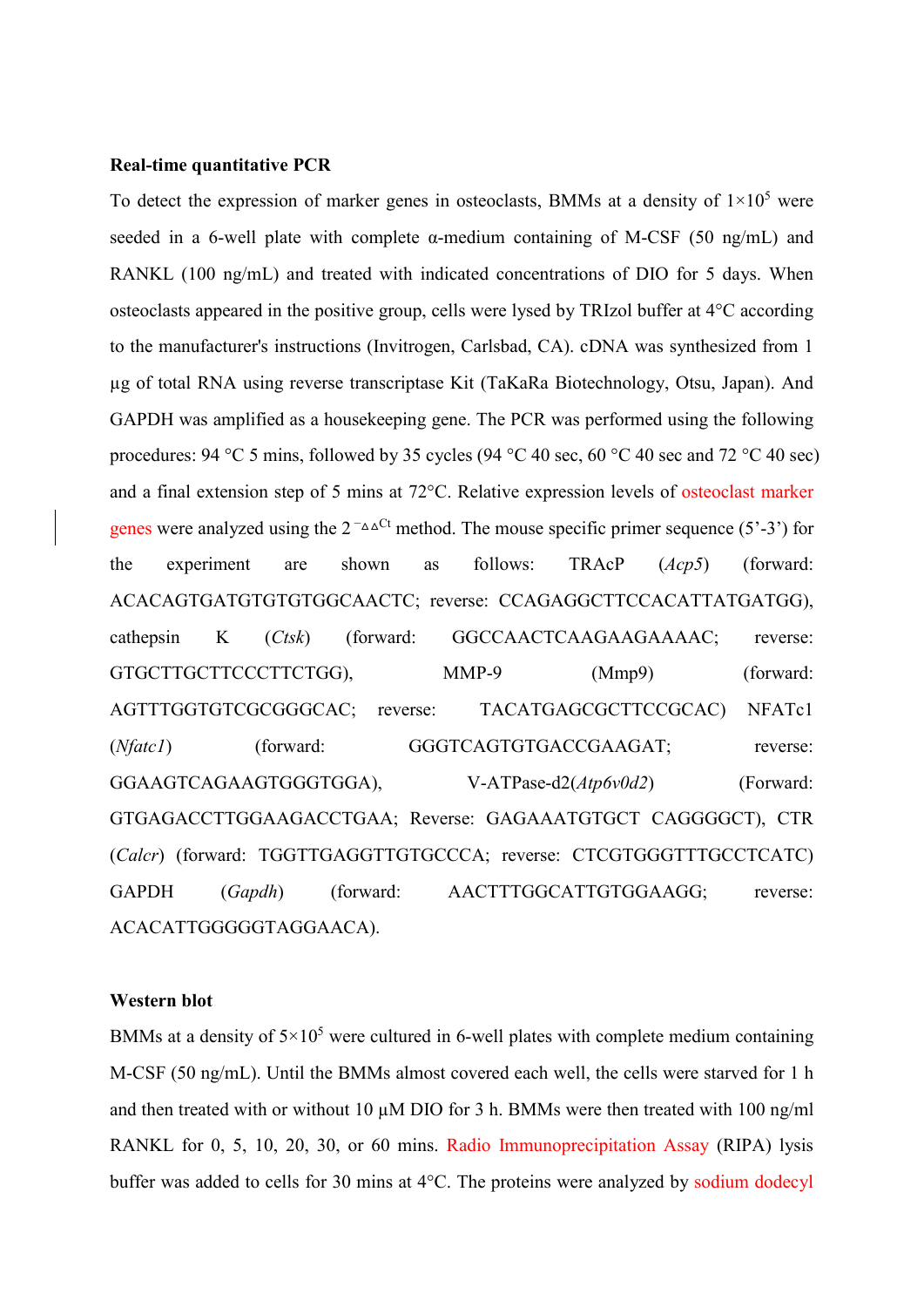sulfate polyacrylamide gel electrophoresis (SDS-PAGE), then transferred to nitrocellulose (NC) membranes and blocked in 5% BSA for 90 mins. The membranes were washed with phosphate buffer saline (PBS) and incubated more than 12 h with specific primary antibodies. After that, membranes were washed with Tris Buffered Saline Tween (TBST) for 3 times and incubated with the corresponding second antibody at normal temperature for 2 h. Finally, protein bands are displayed through Odyssey imaging system (LI-COR) and measured by Image J software.

## **Actin Ring Formation Assays and DAPI Staining**

BMMs at a density of  $6\times10^3$  were cultured in 96-well plates with complete  $\alpha$ -MEM medium containing M-CSF (50 ng/ml) and RANKL (100 ng/ml) and treated with 5 μM or 10 μM DIO for 5 days. When osteoclast formation was observed, **c**ells were fixed with 4% paraformaldehyde for 15 mins at room temperature and permeabilized with 0.1% triton X-100 in PBS for 5 mins. The cells were blocked by 3% BSA in PBS for 30 mins. Next, cells were incubated with 0.2% phalloidin in PBS at room temperature for 60 mins. 4',6-diamidino-2-phenylindole (DAPI) staining was performed to observe the nucleus. Multiple image of the cells was taken using a fluorescent microscope.

#### **Intracellular ROS detection**

The reactive oxygen species (ROS) levels in the cells were determined by reactive oxygen species assay kit (Beijing time, Shanghai, China) with 2, 7-dichlorodihydrofluorescein diacetate (DCFH-DA). BMMs were seeded at a density of  $6\times10^3$  cell/well in the 96-well plates with M-CSF (50 ng/ml) and RANKL (100 ng/ml) and treated with the indicated concentration of DIO for 3 days. Then replace the complete medium with pure medium, cells were incubated with 10  $\mu$ M DCFH-DA in the cell incubator for 40 mins and washed with PBS for 4 times, the images were obtained by fluorescence microscope.

## **LPS-induced osteolysis** *in vivo*

All mice involved in this study were obtained from the Animal Experiment Center of Guangxi Medical University and experimental procedures followed to the guidelines of the Animal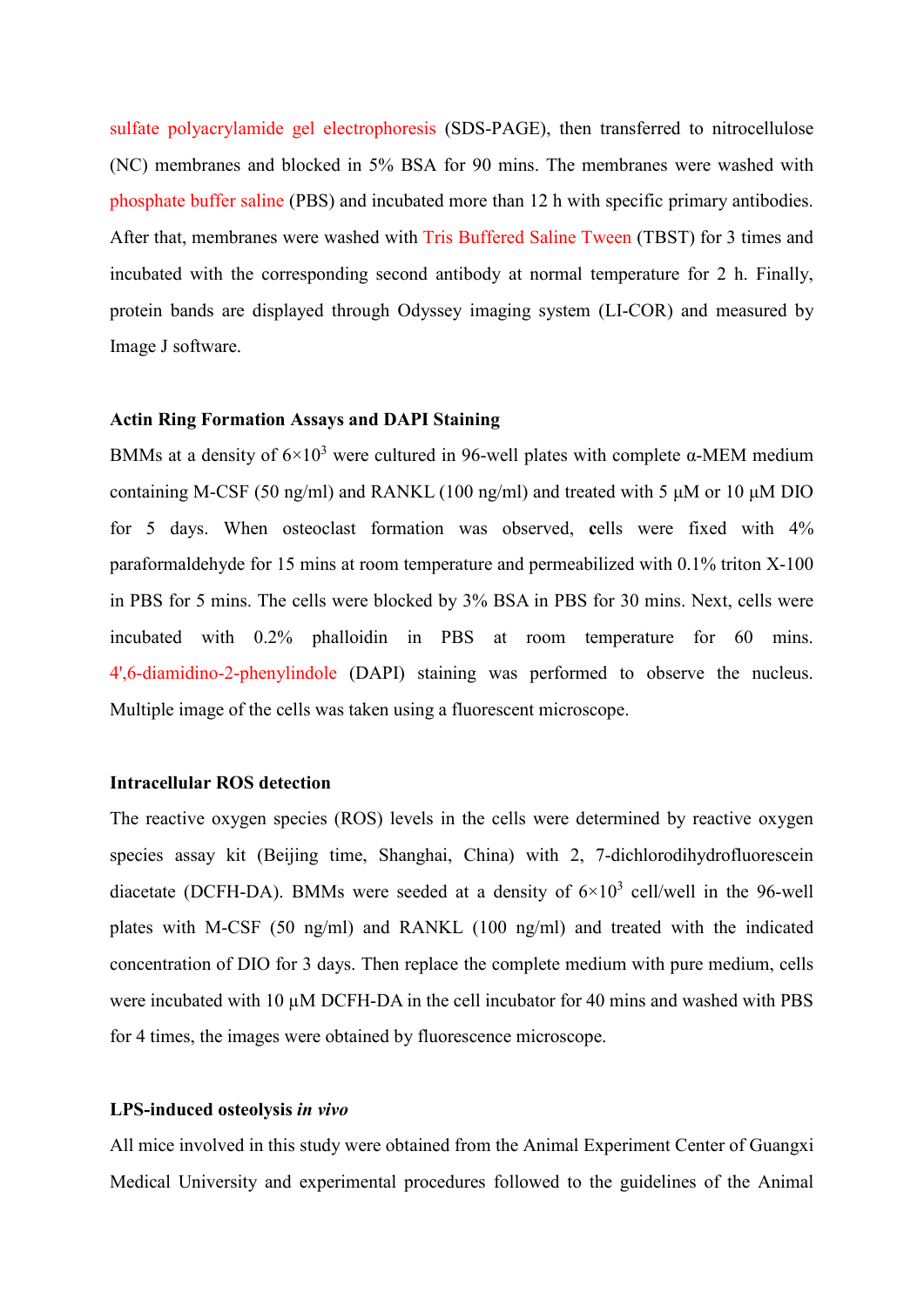Care Committee of Guangxi Medical University. 24 male eight-week-old C57/BL6J mice were randomly assigned to four groups, including the following groups: Sham group (PBS; control), Vehicle group (LPS; 5 mg/kg body weight), LPS with low dose DIO (5 mg/kg body weight) and LPS with high dose DIO (10 mg/kg body weight). All treatments were implemented after the mice were anesthetized with chloral hydrate, and subcutaneous injection was made at the sagittal midline of the calvaria. Then injection of PBS or DIO was performed as prophylactic therapy on the day before LPS injection. The Sham and vehicle groups were administered with PBS alone in an interval of every two days. The DIO groups were treated with different concentrations of DIO every second day. After 7 days of treatment, all the mice were euthanized. Mouse calvarias were collected and subjected to histocyte fixative for micro-CT and histological analysis. During the whole experiment, all four groups of mice survived and DIO treatment group mice showed no abnormal activity. The bone volume/tissue volume ratio (BV/TV), number of porosity and percentage of total porosity were analyzed by micro-CT (Skyscan 1176; Skyscan, Aartselaar, Belgium). Following micro-CT analyses, the calvarias sample were decalcified for 2 weeks in 10% EDTA. Then paraffin embedded histopathological sections were used for TRAcP staining, H&E staining and immunohistochemical staining as previously described [\(Song et al., 2017;](#page-16-3) [Wei et al.,](#page-16-4)  [2018\)](#page-16-4). The TRAcP-positive osteoclasts were determined by Image J software.

#### **Statistical analysis**

All experiments were performed three times or more independently, and all experimental data were presented as mean  $\pm$  standard deviation (SD). Statistical analyses between the two groups were conducted by using Student's t tests and SPSS 22.0 software (SPSS Inc., USA). And the p values with less than 0.05 were considered statistically significant.

## **Results**

## **DIO inhibited osteoclastogenesis** *in vitro*

To investigate whether DIO can effectively inhibit osteoclast differentiation induced by RANKL, BMMs were cultured in the presence of M-CSF and RANKL, then treated with designated concentrations of DIO. After 7 days, mature osteoclasts were found in the positive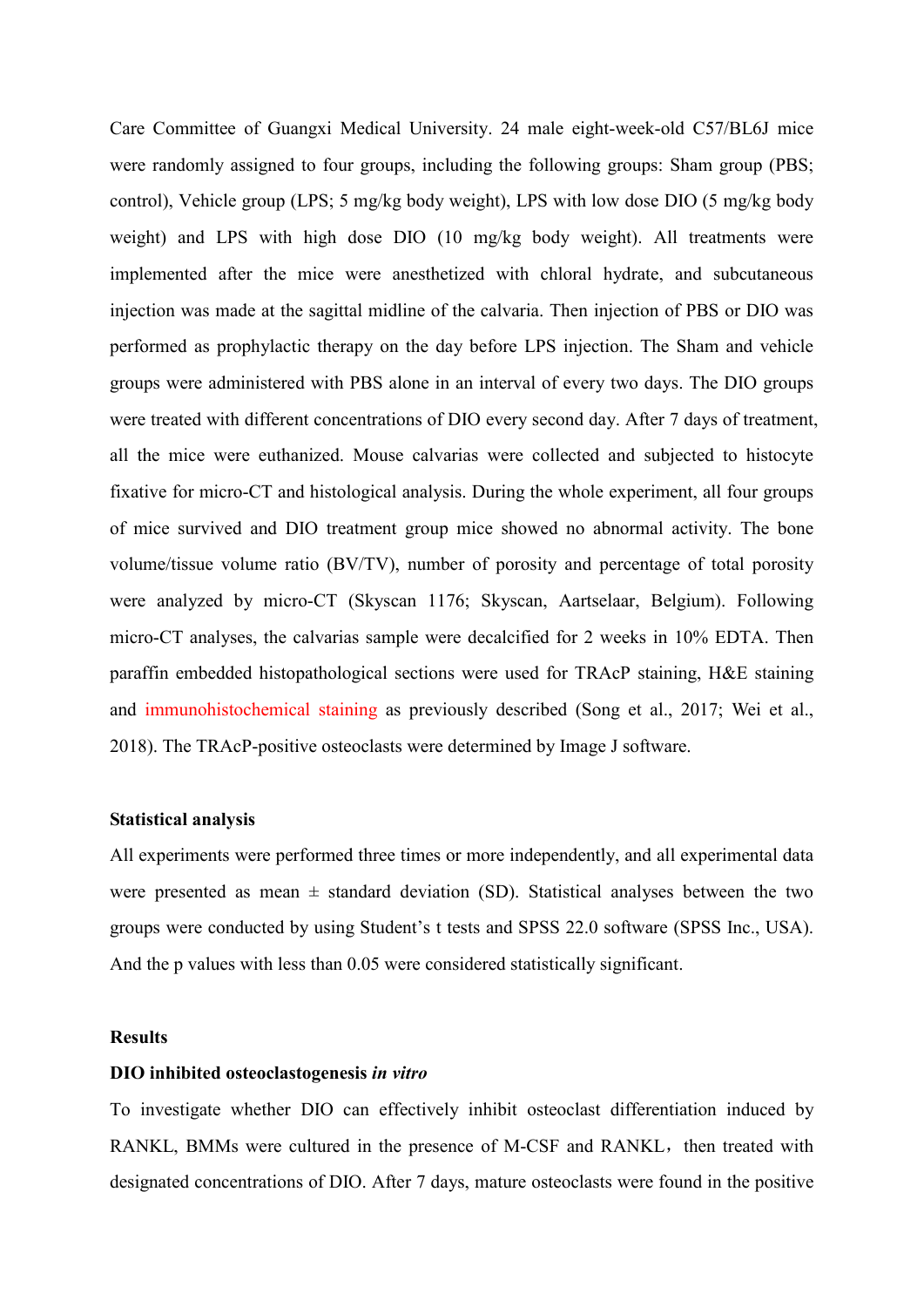control group. The experimental data showed that DIO could inhibit RANKL-induced osteoclast differentiation in a dose-dependent manner (Fig. 1A-B). Compared to the control group, the total quantity TRAcP positive multinucleated cells had a decreasing trend with an increase of the concentration of DIO from 0 μM to 10 μM (Fig. 1C). To further explore the time course effect of DIO on osteoclastic formation, DIO was added in several designed time periods (1-3 days, 3-5 days, 5-6 days,1-6 days) (Fig. 1D). The results suggested that DIO significantly reduces RANKL-induced osteoclast differentiation at three different stage (1-3 days, 3-5 days and 1-6 days) (Fig. 1E, F), and most potently in the mid stage. To eliminate the toxicity of DIO to BMM cells which could influence the differentiation of osteoclasts, we did the cell proliferation test (CCK8). Our data confirmed that DIO with concentrations lower than 10 μM has no cytotoxic effect on BMMs (Fig. 1G). Taken together, DIO could inhibit RANKL-induced osteoclast differentiation in a concentration-dependent manner within the non-cytotoxic concentration range.

## **DIO inhibited osteoclast marker gene expression** *in vitro*

To estimate the effect of DIO on osteoclastic formation and resorption related gene, including *Ctsk, Nfatc1, Acp5, Atp6v0d2*, *Ctr*, and *Mmp9,* BMMs were treated RANKL with DIO at concentrations of 5 μM and 10 μM. And the results of RT-PCR showed that the expression of osteoclast marker gene is down-regulated in a dose-dependent manner relative to control group (Fig. 2A-F). These data suggest that DIO inhibited the expression of signature gene in osteoclasts, thus affected the formation and function of osteoclasts.

#### **DIO impairs OC bone resorption** *in vitro*

To further evaluate the effect of DIO on osteoclastic resorption activity, hydroxyapatite plates were used to measure the bone resorption ability of osteoclasts. BMMs were seeded in 96-well hydroxyapatite plates until mature osteoclasts are formed. Obvious erosion of hydroxyapatite plates could be observed in the positive group. As expected, the resorption of hydroxyapatite was significantly inhibited by 5 μM and 10 μM of DIO (Fig. 2G, H). We also explore whether DIO influenced the formation of F-actin ring, which is an important hallmark for the function of osteoclasts. F-actin ring was observed by fluorescence microscope. In the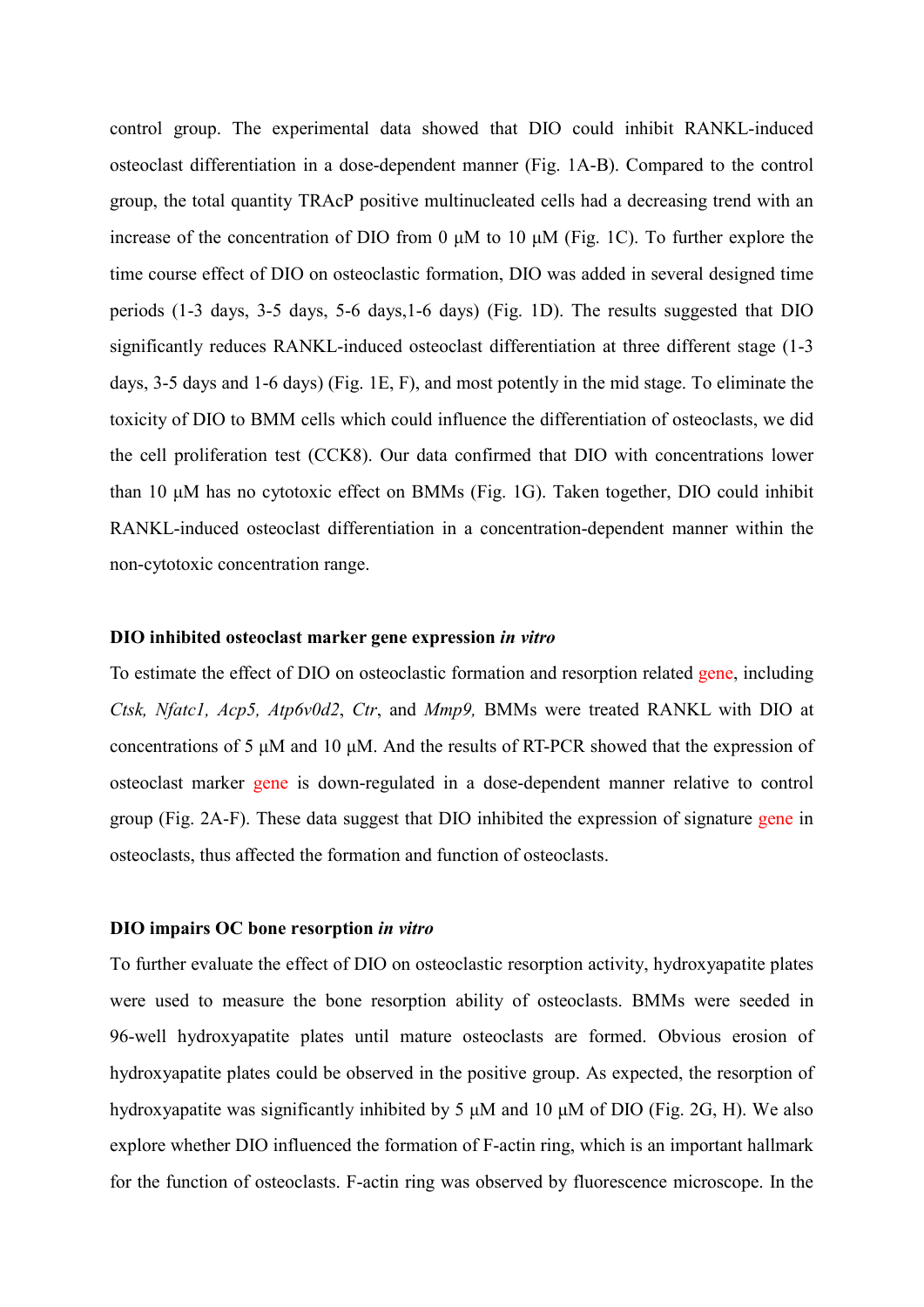group treated with RANKL only, we were able to observe a large number of intact actin rings. However, the formation of actin ring was significantly inhibited by 5 μM and 10 μM DIO (Fig. 3A). This is consistent with the observed decline in bone resorption. Based on these findings, DIO was able to inhibit the resorption activity of osteoclast accompanied with the impairment of F-actin ring formation *in vitro*.

#### **DIO Inhibited RANKL induced ROS level** *in vitro*

In order to determine whether DIO plays an antioxidant role in osteoclasts, BMMs were seeded in 96-well plates with M-CSF and RANKL, and treated with PBS or DIO for 72 h, the level of ROS determined in cells. Obviously, intracellular ROS levels were increased by RANKL treatment. Notably, the active oxygen products were reduced in BMM cells after treated with 5 μM and 10 μM DIO (Fig. 3B). The signal intensity and quantity of ROS positive cells after DIO treatment showed a decreasing trend in a concentration-dependent manner (Fig. 3C).

# **DIO repressed MAPK signaling pathway but almost no effect on NF-κB pathways during RANKL-induced osteoclastogenesis** *in vitro*

MAPK and NF-κB signaling pathways in RANKL-induced osteoclastogenesis were also investigated. The results of western blot showed that the phosphorylation of ERK1/2 and JNK1/2 was markedly inhibited by DIO at 10 and 20 mins compared with the control group (Fig. 4A, B, C), however there was only little effect on the phosphorylation of p38 signaling pathway (Fig. 4D). The degradation of inhibitor of nuclear factor kappa-B  $\alpha$  (IkB $\alpha$ ) was not inhibited by DIO compared with the control group (Fig. 4E). Collectively, we found that DIO effectively suppresses phosphorylation of MAPK signaling pathway induced by RANKL. But has no effect on NF-κB signaling pathway.

## **DIO suppressed RANKL-induced NFATc1 expression**

Next, we evaluated the expression levels of RANKL-induced transcription factors NFATc1 and c-Fos, which are critical to the terminal differentiation of osteoclasts. By Western blotting analyses, we found that the protein expression of NFATc1 was suppressed on day 1, 3 and 5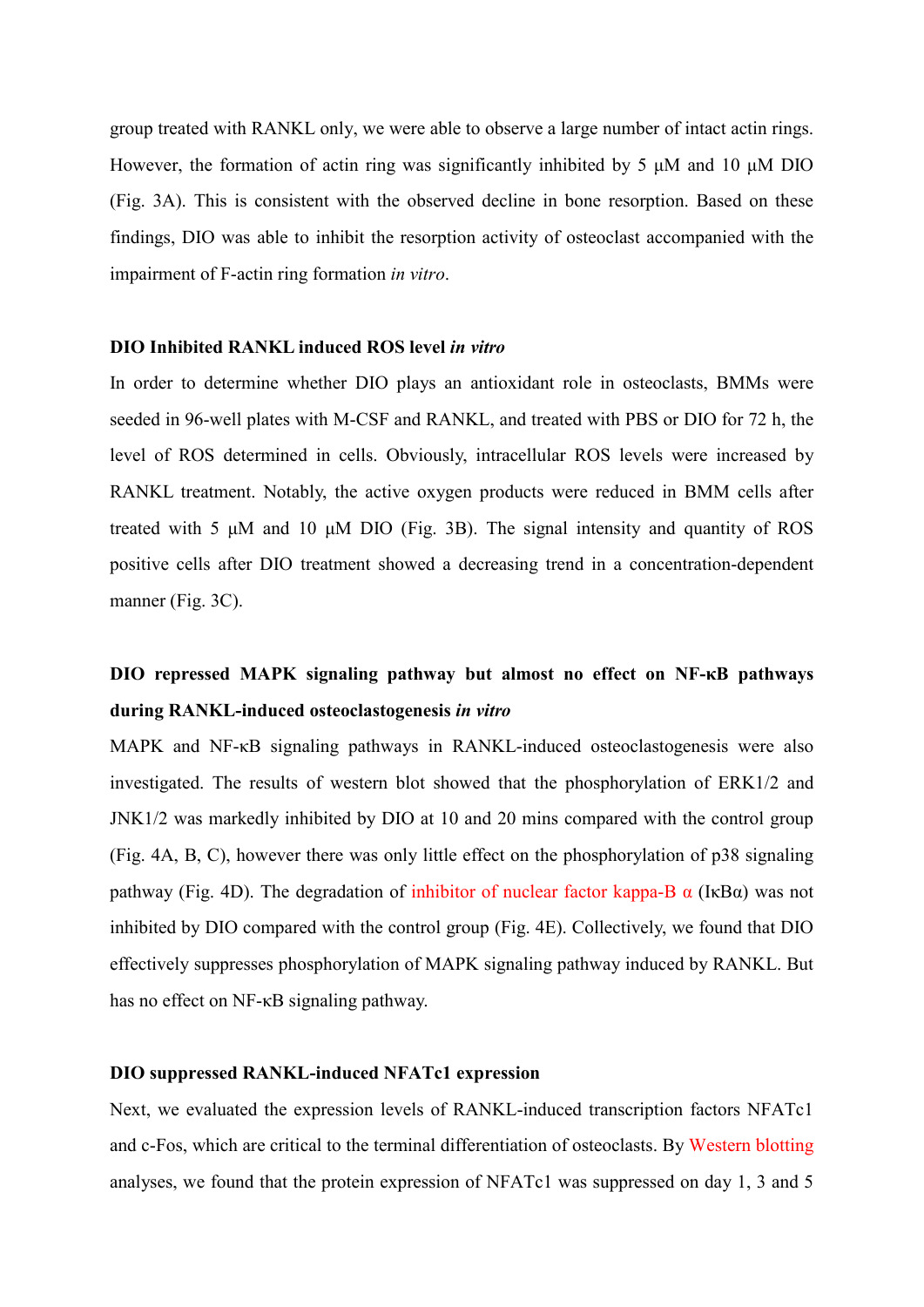(Fig. 4F, G), whereas the expression of c-Fos was mainly inhibited on day 1 (Fig. 4H) relative to control group. These results revealed that DIO inhibits the protein expression of key transcription factors NFATc1 and c-Fos.

## **DIO protected against LPS-induced osteolysis**

Finally, to measure the therapeutic effect of DIO *in vivo*, we employed an osteolytic model of C57/BL6J mice. LPS was injected subcutaneously near the suture of the mouse skull to induce osteolysis at the site of calvaria. Micro-CT scanning and 3D image reconstruction were used to analyze the extent of bone erosion. LPS injection (LPS group) showed significant bone erosion on the calvaria compared to the sham group (PBS injection). Meanwhile, DIO treated group (5 mg/kg group and 10 mg/kg group) displayed an inhibitory effect on inflammatory osteolysis induced by LPS (Fig. 5A). This finding was confirmed by a further quantitative analysis of bone parameters, which showed that DIO's treatment effectively protects against the loss of bone volume/tissue volume and decreased the bone porosity (Fig. 5B, C, D). Further, histological analysis and assessment confirmed that DIO reduces LPS-induced bone loss, inflammatory bone erosion and the number of osteoclasts (Fig. 5E, F, G). Finally, immunohistochemical staining showed that the expression of Cathepsin K (CTSK) was down-regulated and the expression of Runt Related Transcription Factor 2 (RUNX2) was enhanced (Fig. 6). Collectively, our findings suggested that DIO could effectively suppress LPS-induced osteolysis in mice.

# **Discussion**

Bone resorption and bone remodeling occur continuously to maintain healthy bone homeostasis [\(Kular et al., 2012;](#page-15-0) [Zhu et al., 2018\)](#page-16-5). The abnormal increase of osteoclasts and bone resorption can lead to osteoporosis and aseptic loosening of the prosthesis after joint replacement [\(Citak et al., 2015;](#page-14-8) [Harris, 2001\)](#page-14-9). Therefore, effective measures to prevent and treat osteolytic diseases were to target the inhibition of osteoclastic formation and function [\(Boyle et al., 2003;](#page-14-10) [Kular et al., 2012;](#page-15-0) [Xu et al., 2009\)](#page-16-1). In our research, DIO was demonstrated to have the pharmacological characteristics of inhibiting RANKL-induced osteoclastogenesis and reactive oxygen species level as well as LPS-induced bone loss in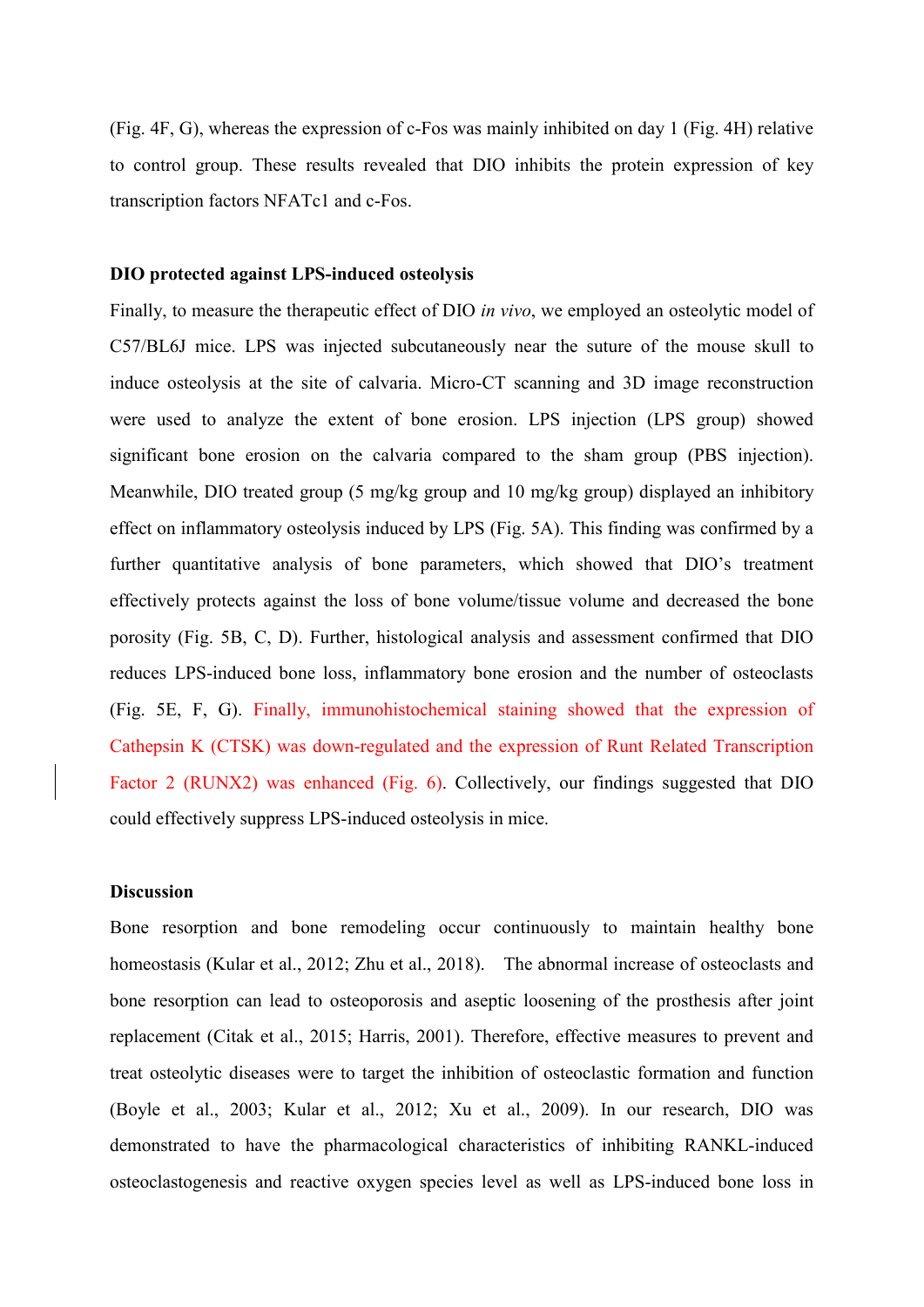mice. Given the previously proven anti-inflammatory and anti-infection activity of DIO, it is suggested that DIO might serve as a candidate for the treatment of inflammatory osteolysis. Therefore, it is of significance to elucidate the potential molecular and cellular mechanisms by which DIO inhibits RANKL-induced osteoclast formation.

The differentiation of osteoclasts is mainly regulated by the classical signal pathways of RANKL/RANK [\(Takayanagi, 2007\)](#page-16-6), in which TRAF6 was recruited to initiate downstream signal pathways, such as NF-κB, MAPKs, and to activate and amplify intracellular calcium signal to dephosphorylation of calcineurin [\(Boyle et al., 2003;](#page-14-10) [Takayanagi, 2007\)](#page-16-6). The subsequent activation of NFATc1 is essential for the production and maintenance of osteoclasts [\(Negishi-Koga and Takayanagi, 2009\)](#page-15-8). According to relevant research, MAPK signaling pathway is composed of ERK, p38 and JNK signaling pathway [\(Shimo et al., 2007\)](#page-15-9). The activity of MAPK is thought to be mainly regulated by the phosphorylation sites in the amino acid sequence of the activated domain [\(Liu et al., 2007\)](#page-15-10). ERK regulate the expression of c-Fos and promote the precursor transformation to mature osteoclasts [\(Miyazaki et al.,](#page-15-11)  [2000\)](#page-15-11). In our study, the phosphorylation of ERK and JNK were suppressed by DIO, but the mechanism of the inhibition of phosphorylation of the MAPK pathway by DIO needs further investigation. Following the suppression of MAPK phosphorylation by DIO, NFATc1 and c-Fos expression is down-regulated [\(WS et al., 2014\)](#page-16-7). These transcription factors mediate the end stage of osteoclast differentiation and the expression of *Ctsk, Atp6v0d2, Acp5* and other genes [\(Crotti et al., 2008;](#page-14-11) [Matsumoto et al., 2004\)](#page-15-12). Based on the results shown by PCR, we found that the expression of *Ctsk, Atp6v0d2, Acp5* was inhibited after treatment with DIO, which is consistent with the inhibitory effect of DIO on NFATc1 protein expression [\(Song et](#page-16-8)  [al., 2016\)](#page-16-8). In addition, DIO also suppresses the expression of c-Fos, which participates in the formation of AP-1 complexes and promotes the differentiation and function of osteoclasts [\(Matsuo et al., 2000\)](#page-15-13). In simple terms, DIO decreases the expression of NFATc1 by inhibiting the phosphorylation of MAPK pathway, which we believe is the main molecular mechanism of DIO inhibiting the differentiation of osteoclasts induced by RANKL.

Apart from the RANKL-induced MAPK signaling pathway, NF-κB signaling pathway is also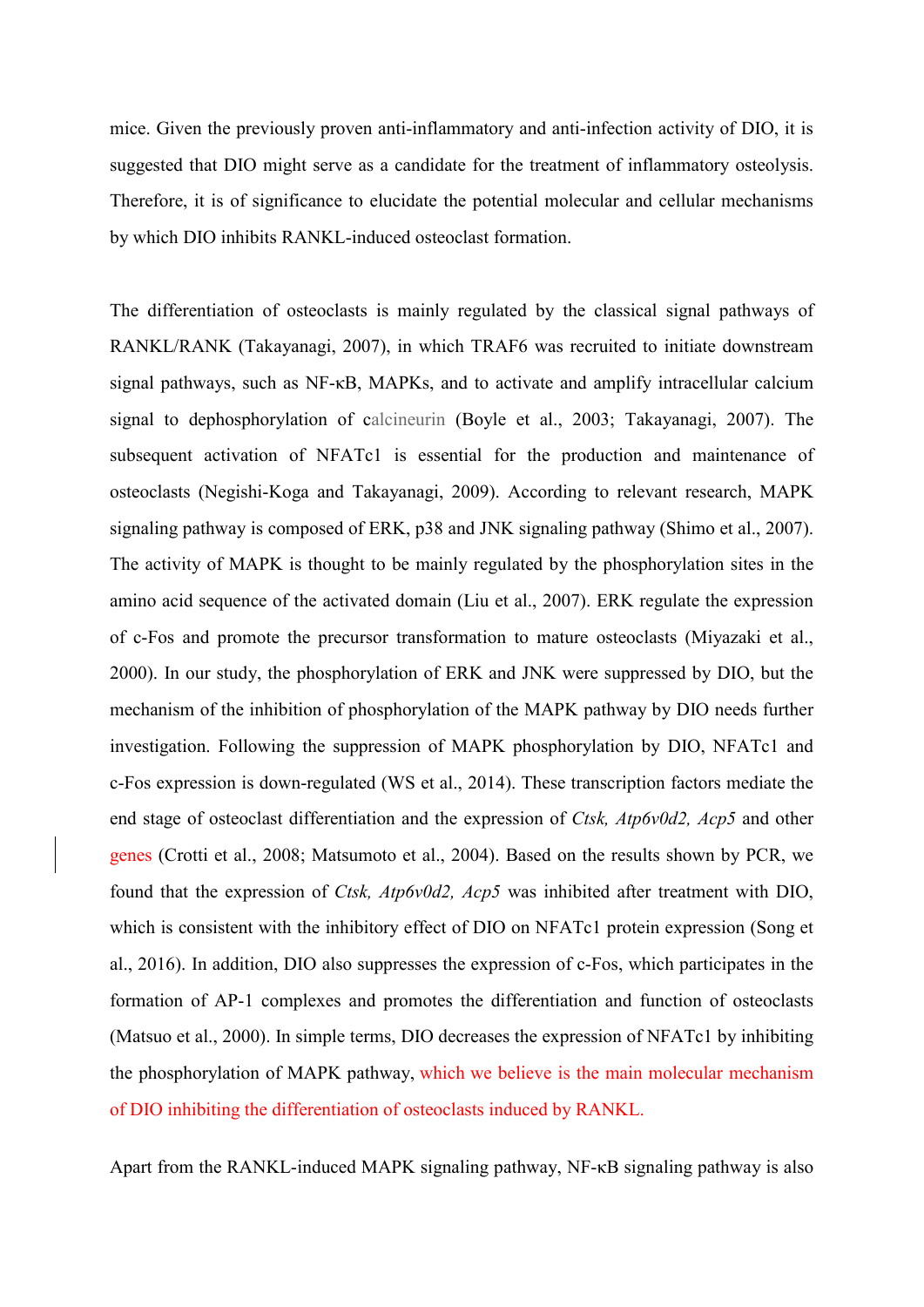crucial in osteoclast differentiation [\(Baud'Huin et al., 2007\)](#page-14-12). NF-κB exists in cytoplasm in the form of homologous dimer and binds to I $\kappa$ B $\alpha$  protein in resting state [\(Chen et al., 2003\)](#page-14-13). When RANKL interacts with RANK, the recruitment of TRAF6 makes the complex of NF-κB and IκBα disintegrate and NF-κB is translocated to the nucleus to perform its function [\(Ea et al., 2004\)](#page-14-14). However, there was no significant degradation of  $I \kappa B\alpha$  with the treatment of DIO, so the activation of NF-κB is largely not affected.

ROS is the product of living cells under stress, including superoxide radical, hydrogen peroxide, hydroxyl radical and so on [\(Simon et al., 2000\)](#page-15-14). RANKL can significantly increase ROS level in osteoclasts [\(Song et al., 2018;](#page-16-9) [Yip et al., 2010\)](#page-16-10). According to relevant studies, ROS production may be due to the transfer of excess unpaired electrons in the oxidative respiratory chain to  $O_2$  [\(Kovac et al., 2015\)](#page-15-15). ROS production in BMMs not only activates MAPK signaling pathways but also increases  $Ca^{2+}$  activity and activates the transcription factor NFATc1 [\(Ha et al., 2004;](#page-14-15) [Koh et al., 2010\)](#page-15-16). Our experimental data showed that DIO effectively decreased the RANKL-induced ROS signals in osteoclasts. The reduction of intracellular ROS level may also be one of the reasons for inhibiting RANKL-induced osteoclast differentiation.

Based on the *in vitro* experimental data, a LPS animal model was used for the evaluation of the role of DIO *in vivo* [\(Song et al., 2017\)](#page-16-3). LPS as a classical gram-negative bacterial endotoxin [\(Bi et al., 2010\)](#page-14-16), not only induces the recruitment of monocytes and macrophages, but also stimulates the production of many inflammatory factors. These cytokines can promote osteoclast formation, induce bone resorption and lead to osteolysis or bone loss [\(Bi et](#page-14-16)  [al., 2010;](#page-14-16) [Islam et al., 2007;](#page-14-4) [Nair et al., 1996\)](#page-15-17). In our study, DIO can rescue the bone destruction mediated by LPS, accompanied with abatement of inflammatory invasion and the reduction of the number of osteoclasts. In addition, immunohistochemical staining was performed to investigate the expression of CTSK associated with osteoclasts and RUNX2 associated with osteoblast. Interestingly, we found that the expression of CTSK was decreased after treatment with DIO, whereas the expression of RUNX2 increased significantly. This result was consistent with previous studies on the effect of DIO in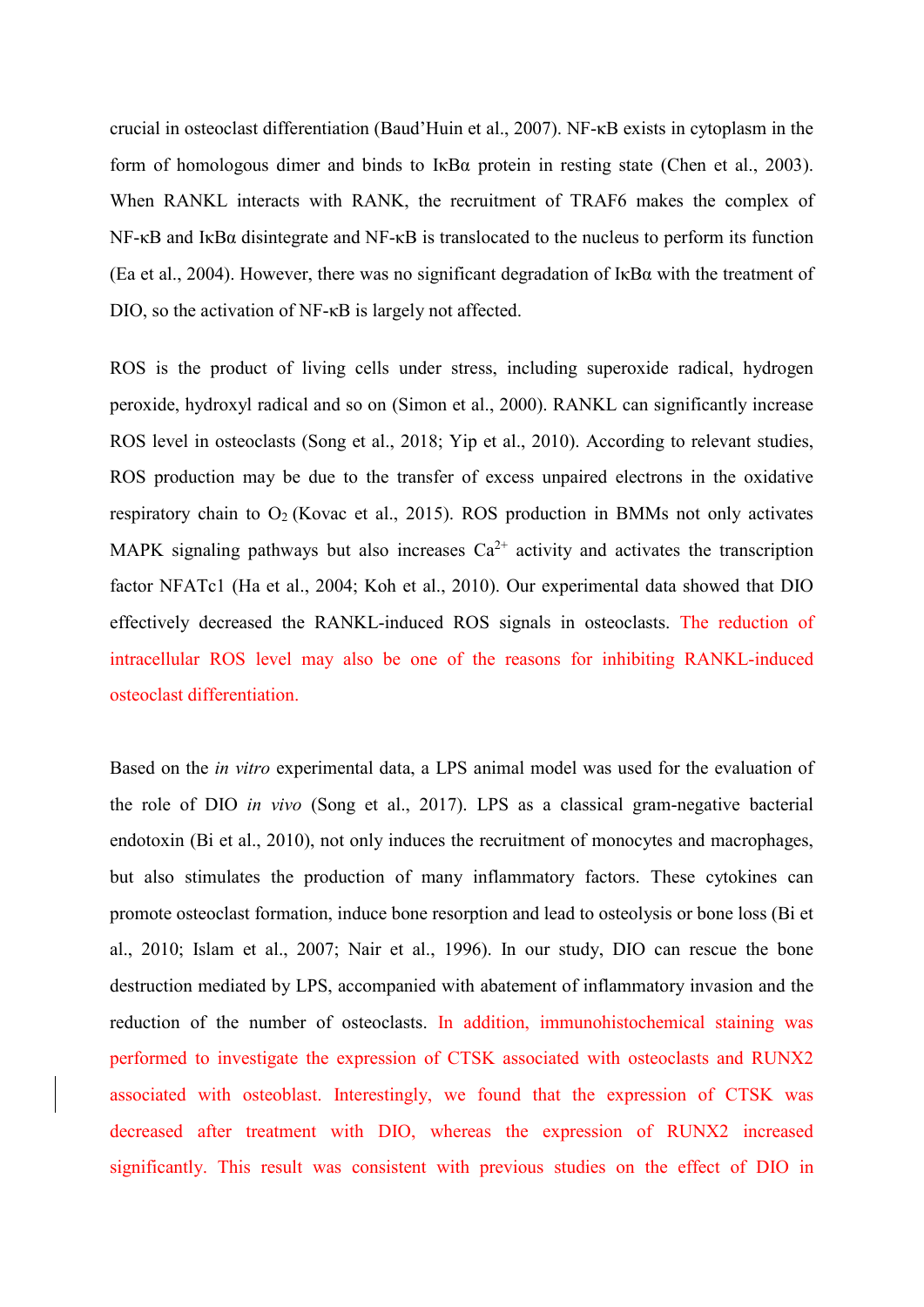promoting osteoblast formation *in vitro.* Based on the above results, it is suggested that the effects of DIO on inhibiting osteoclast differentiation and promoting osteoblast differentiation both contribute to the prevention of bone loss induced by LPS *in vivo*.

In summary, our study has demonstrated for the first time that DIO has the capacity of diminishing osteoclast differentiation and osteoclast resorption activity, mainly by inhibiting MAPK signaling pathway, rather than NF-κB signaling pathway. In addition, the inhibition of ROS by DIO may also play a role in suppressing osteoclast formation. Further, DIO displays an anti-inflammatory and bone-protective effect on the LPS-induced osteolysis in mice. These results indicate that DIO might have potential clinical application value for osteoclast related diseases.

## **Conflict and interest**

The authors declare no conflicts of interest.

#### **Acknowledgments**

The authors acknowledged all the members of our laboratory for their assistance. Qian Liu, Fangming Song, and Jiake Xu designed the study. Siyuan Shao, Fangsheng Fu, Xixi Lin, and Yiji Su, Ziyi Wang, Zuo-xing Wu, Jiaxing Ding, Kai Li, Yu Xiao, Guixin Yuan performed the experiments, analyzed the data, and prepared the figures. Siyuan Shao wrote the main manuscript. Jinmin Zhao, Jiake Xu and Qian Liu revised the manuscript and supervised the project. All authors reviewed the manuscript. This work was supported in part by National Natural Science Foundation of China (81501910), the Natural Science Foundation of Guangxi Province (2015GXNSFCA414001, 2015GXNSFDA139019). This study was also supported in part by grants from the Australian Health and Medical Research Council (NHMRC, APP1107828, APP1027932, APP1163933).

#### **References**

<span id="page-13-0"></span>Ang ESM, Yang X, Chen H, Liu Q, Zheng MH, Xu J. 2011. Naringin abrogates osteoclastogenesis and bone resorption via the inhibition of RANKL - induced NF -  $\kappa$  B and ERK activation. Febs Letters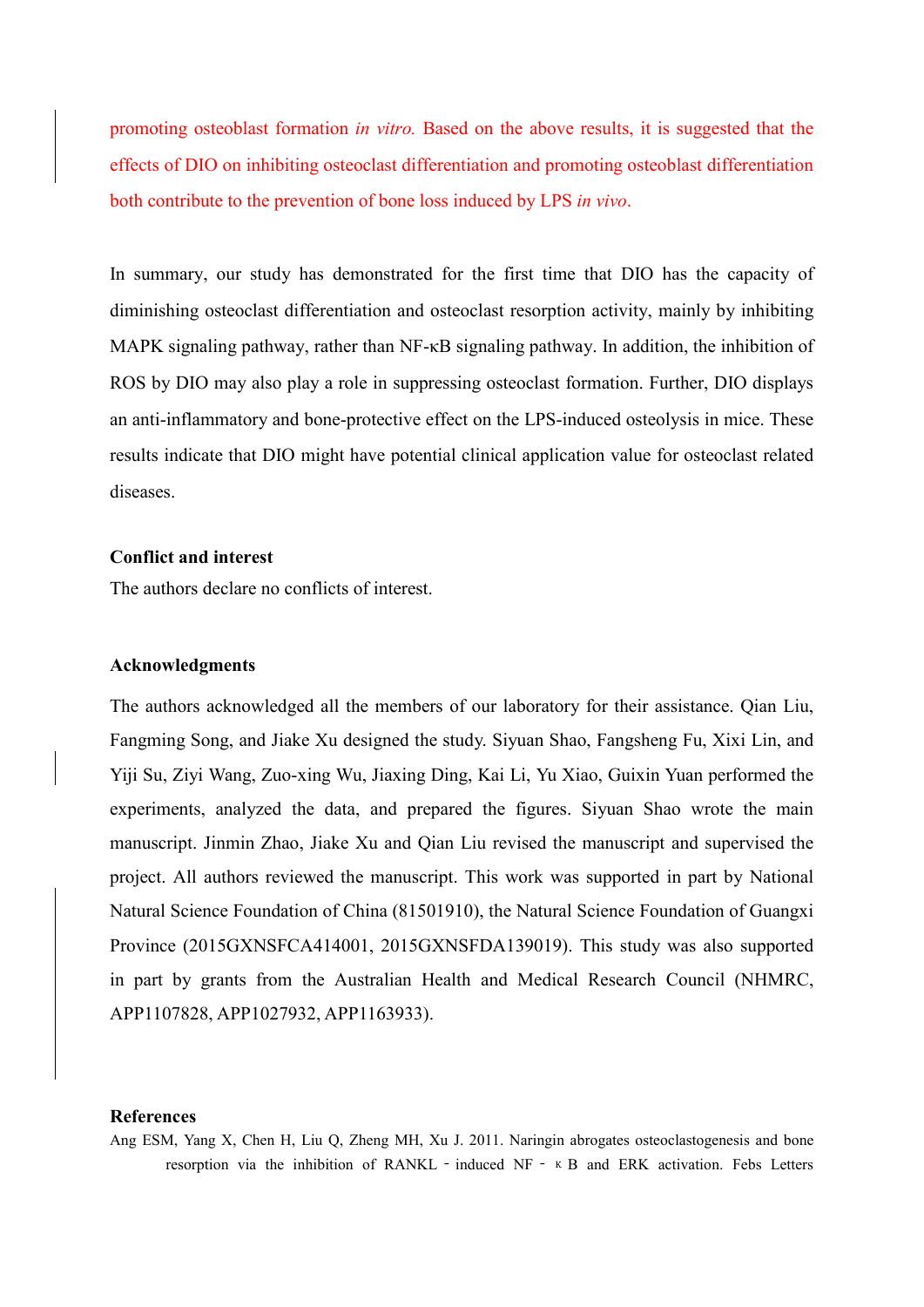585(17):2755.

- <span id="page-14-12"></span>Baud'Huin M, Duplomb L, Velasco CR, Fortun Y, Heymann D, Padrines M. 2007. Key roles of the OPG–RANK–RANKL system in bone oncology. Expert Review of Anticancer Therapy 7(2):221-232.
- <span id="page-14-16"></span>Bi Y, Seabold JM, Kaar SG, Ragab AA, Goldberg VM, Anderson JM, Greenfield EM. 2010. Adherent Endotoxin on Orthopedic Wear Particles Stimulates Cytokine Production and Osteoclast Differentiation. Journal of Bone & Mineral Research 16(11):2082-2091.
- <span id="page-14-10"></span>Boyle WJ, Simonet WS, Lacey DL. 2003. Osteoclast differentiation and activation. Nature 423(6937):337.
- <span id="page-14-13"></span>Chen Y, Wu J, Ghosh G. 2003. κB-Ras Binds to the Unique Insert within the Ankyrin Repeat Domain of IκBβ and Regulates Cytoplasmic Retention of IκBβ·NF-κB Complexes. Journal of Biological Chemistry 278(25):23101-23106.
- <span id="page-14-6"></span>Ciolino HP, Wang TT, Yeh GC. 1998. Diosmin and diosmetin are agonists of the aryl hydrocarbon receptor that differentially affect cytochrome P450 1A1 activity. Cancer Research 58(13):2754-2760.
- <span id="page-14-8"></span>Citak M, Cross MB, Gehrke T, Dersch K, Kendoff D. 2015. Modes of failure and revision of failed lateral unicompartmental knee arthroplasties. Knee 22(4):338-340.
- <span id="page-14-11"></span>Crotti TN, Sharma SM, Fleming JD, Flannery MR, Ostrowski MC, Goldring SR, Mchugh KP. 2008. PU.1 and NFATc1 mediate osteoclastic induction of the mouse beta3 integrin promoter. Journal of Cellular Physiology 215(3):636-644.
- <span id="page-14-1"></span>Deepak V, Kasonga A, Kruger MC, Coetzee M. 2015. Inhibitory effects of eugenol on RANKL-induced osteoclast formation via attenuation of NF-ΰB and MAPK pathways. Connective Tissue Research 56(3):195-203.
- <span id="page-14-5"></span>Doostdar H, Burke MD, Mayer RT. 2000. Bioflavonoids: selective substrates and inhibitors for cytochrome P450 CYP1A and CYP1B1  $\angle$ . Toxicology 144(1):31-38.
- <span id="page-14-14"></span>Ea CK, Sun L, Inoue J, Chen ZJ. 2004. TIFA activates IκB kinase (IKK) by promoting oligomerization and ubiquitination of TRAF6. Proceedings of the National Academy of Sciences of the United States of America 101(43):15318-15323.
- <span id="page-14-0"></span>Enomoto H, Shiojiri S, Hoshi K, Furuichi T, Fukuyama R, Yoshida CA, Kanatani N, Nakamura R, Mizuno A, Zanma A. 2003. Induction of osteoclast differentiation by Runx2 through receptor activator of nuclear factor-kappa B ligand (RANKL) and osteoprotegerin regulation and partial rescue of osteoclastogenesis in Runx2-/- mice by RANKL transgene. Journal of Biological Chemistry 278(26):23971-23977.
- <span id="page-14-2"></span>Feng H, Cheng T, Steer JH, Joyce DA, Pavlos NJ, Leong C, Kular J, Liu J, Feng X, Zheng MH. 2009. Myocyte Enhancer Factor 2 and Microphthalmia-associated Transcription Factor Cooperate with NFATc1 to Transactivate the V-ATPase d2 Promoter during RANKL-induced Osteoclastogenesis. Journal of Biological Chemistry 284(21):14667.
- <span id="page-14-15"></span>Ha H, Kwak HB, Lee SW, Jin HM, Kim HM, Kim HH, Lee ZH. 2004. Reactive oxygen species mediate RANK signaling in osteoclasts. Experimental Cell Research 301(2):119-127.
- <span id="page-14-9"></span>Harris WH. 2001. Wear and periprosthetic osteolysis: the problem. Clin Orthop 393(393):66.
- <span id="page-14-3"></span>Hotokezaka H, Sakai E, Ohara N, Hotokezaka Y, Gonzales C, Matsuo KI, Fujimura Y, Yoshida N, Nakayama K. 2010. Molecular analysis of RANKL - independent cell fusion of osteoclast - like cells induced by TNF‐α, lipopolysaccharide, or peptidoglycan. Journal of cellular biochemistry 101(1):122-134.
- <span id="page-14-7"></span>Hsu YL, Kuo PL. 2010. Diosmetin Induces Human Osteoblastic Differentiation Through the Protein Kinase  $C/p38$  and Extracellular Signal - Regulated Kinase  $1/2$  Pathway. Journal of Bone & Mineral Research 23(6):949-960.
- <span id="page-14-4"></span>Islam S, Hassan F, Tumurkhuu G, Dagvadorj J, Koide N, Naiki Y, Mori I, Yoshida T, Yokochi T. 2007. Bacterial lipopolysaccharide induces osteoclast formation in RAW 264.7 macrophage cells. Biochemical & Biophysical Research Communications 360(2):346-351.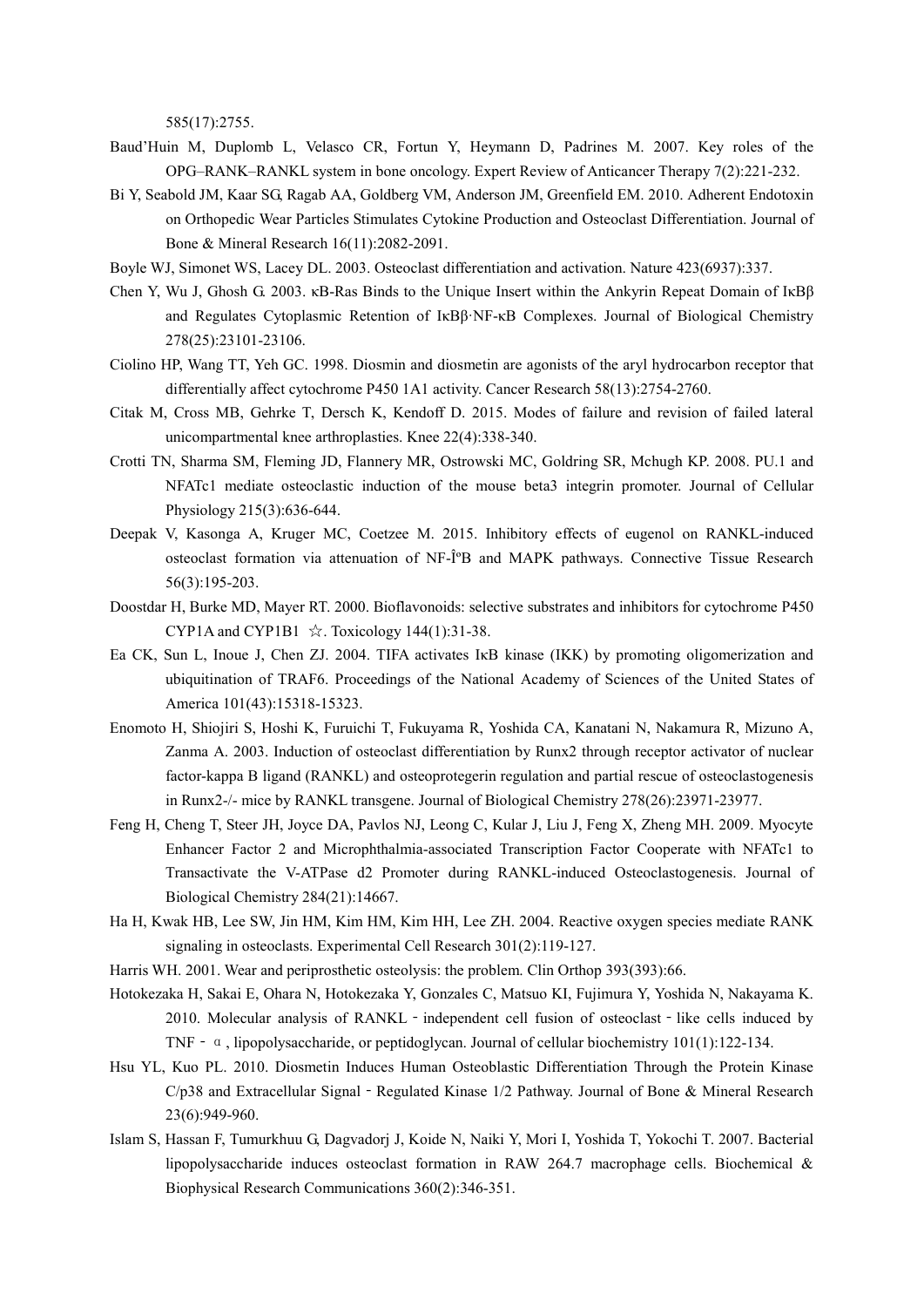- <span id="page-15-2"></span>Kim HJ, Ohk B, Yoon HJ, Kang WY, Seong SJ, Kim SY, Yoon YR. 2016. Docosahexaenoic acid signaling attenuates the proliferation and differentiation of bone marrow-derived osteoclast precursors and promotes apoptosis in mature osteoclasts. Cellular Signalling 29:226-232.
- <span id="page-15-16"></span>Koh JM, Lee YS, Kim YS, Kim DJ, Kim HH, Park JY, Lee KU, Kim GS. 2010. Homocysteine enhances bone resorption by stimulation of osteoclast formation and activity through increased intracellular ROS generation. Journal of Bone & Mineral Research 21(7):1003-1011.
- <span id="page-15-15"></span>Kovac S, Angelova PR, Holmström KM, Zhang Y, Dinkovakostova AT, Abramov AY. 2015. Nrf2 regulates ROS production by mitochondria and NADPH oxidase. BBA - General Subjects 1850(4):794-801.
- <span id="page-15-0"></span>Kular J, Tickner J, Chim SM, Xu J. 2012. An overview of the regulation of bone remodelling at the cellular level. Clinical Biochemistry 45(12):863-873.
- <span id="page-15-4"></span>Lee MS, Ikenoue T, Trindade MC, Wong N, Goodman SB, Schurman DJ, Smith RL. 2010. Protective effects of intermittent hydrostatic pressure on osteoarthritic chondrocytes activated by bacterial endotoxin in vitro. Journal of Orthopaedic Research 21(1):117-122.
- <span id="page-15-10"></span>Liu Y, Shepherd EG, Nelin LD. 2007. MAPK phosphatases--regulating the immune response. Nature Reviews Immunology 7(3):202.
- <span id="page-15-1"></span>Manolagas SC, Jilka RL. 1995. Bone marrow, cytokines, and bone remodeling. Emerging insights into the pathophysiology of osteoporosis. N Engl J Med 49(10):305-311.
- <span id="page-15-3"></span>Maruya M, Suzuki K, Fujimoto H, Miyajima M, Kanagawa O, Wakayama T, Fagarasan S. 2011. Vitamin A-dependent transcriptional activation of the nuclear factor of activated T cells c1 (NFATc1) is critical for the development and survival of B1 cells. Proceedings of the National Academy of Sciences of the United States of America 108(2):722-727.
- <span id="page-15-12"></span>Matsumoto M, Kogawa M, Wada S, Takayanagi H, Tsujimoto M, Katayama S, Hisatake K, Nogi Y. 2004. Essential role of p38 mitogen-activated protein kinase in cathepsin K gene expression during osteoclastogenesis through association of NFATc1 and PU.1. Journal of Biological Chemistry 279(44):45969.
- <span id="page-15-13"></span>Matsuo K, Owens JM, Tonko M, Elliott C, Chambers TJ, Wagner EF. 2000. Fosl1 is a transcriptional target of c-Fos during osteoclast differentiation. Nature Genetics 24(2):184.
- <span id="page-15-11"></span>Miyazaki T, Katagiri H, Kanegae Y, Takayanagi H, Sawada Y, Yamamoto A, Pando MP, Asano T, Verma IM, Oda H. 2000. Reciprocal Role of ERK and Nf-κb Pathways in Survival and Activation of Osteoclasts. Journal of Cell Biology 148(2):333-342.
- <span id="page-15-17"></span>Nair SP, Meghji S, Wilson M, Reddi K, White P, Henderson B. 1996. Bacterially induced bone destruction: mechanisms and misconceptions. Infection & Immunity 64(7):2371-2380.
- <span id="page-15-8"></span>Negishi-Koga T, Takayanagi H. 2009. Ca 2+ -NFATc1 signaling is an essential axis of osteoclast differentiation. Immunological Reviews 231(1):241–256.
- <span id="page-15-6"></span>Otto S, Sotlar K, Ehrenfeld M, Pautke C. 2011. Osteonecrosis of the jaw as a possible rare side effect of annual bisphosphonate administration for osteoporosis: A case report. Journal of medical case reports 5(1):477.
- <span id="page-15-7"></span>Rodan GA, Martin TJ. 2000. Therapeutic approaches to bone diseases. Science 289(5484):1508-1514.
- <span id="page-15-5"></span>Sato M, Grasser W, Endo N, Akins R, Simmons H, Thompson DD, Golub E, Rodan GA. 1991. Bisphosphonate action. Alendronate localization in rat bone and effects on osteoclast ultrastructure. Journal of Clinical Investigation 88(6):2095-2105.
- <span id="page-15-9"></span>Shimo T, Matsumura S, Ibaragi S, Isowa S, Kishimoto K, Mese H, Nishiyama A, Sasaki, Akira. 2007. Specific inhibitor of MEK-mediated cross-talk between ERK and p38 MAPK during differentiation of human osteosarcoma cells. Journal of Cell Communication & Signaling 1(2):103-111.
- <span id="page-15-14"></span>Simon HU, Hajyehia A, Levischaffer F. 2000. Role of reactive oxygen species (ROS) in apoptosis induction. Apoptosis 5(5):415-418.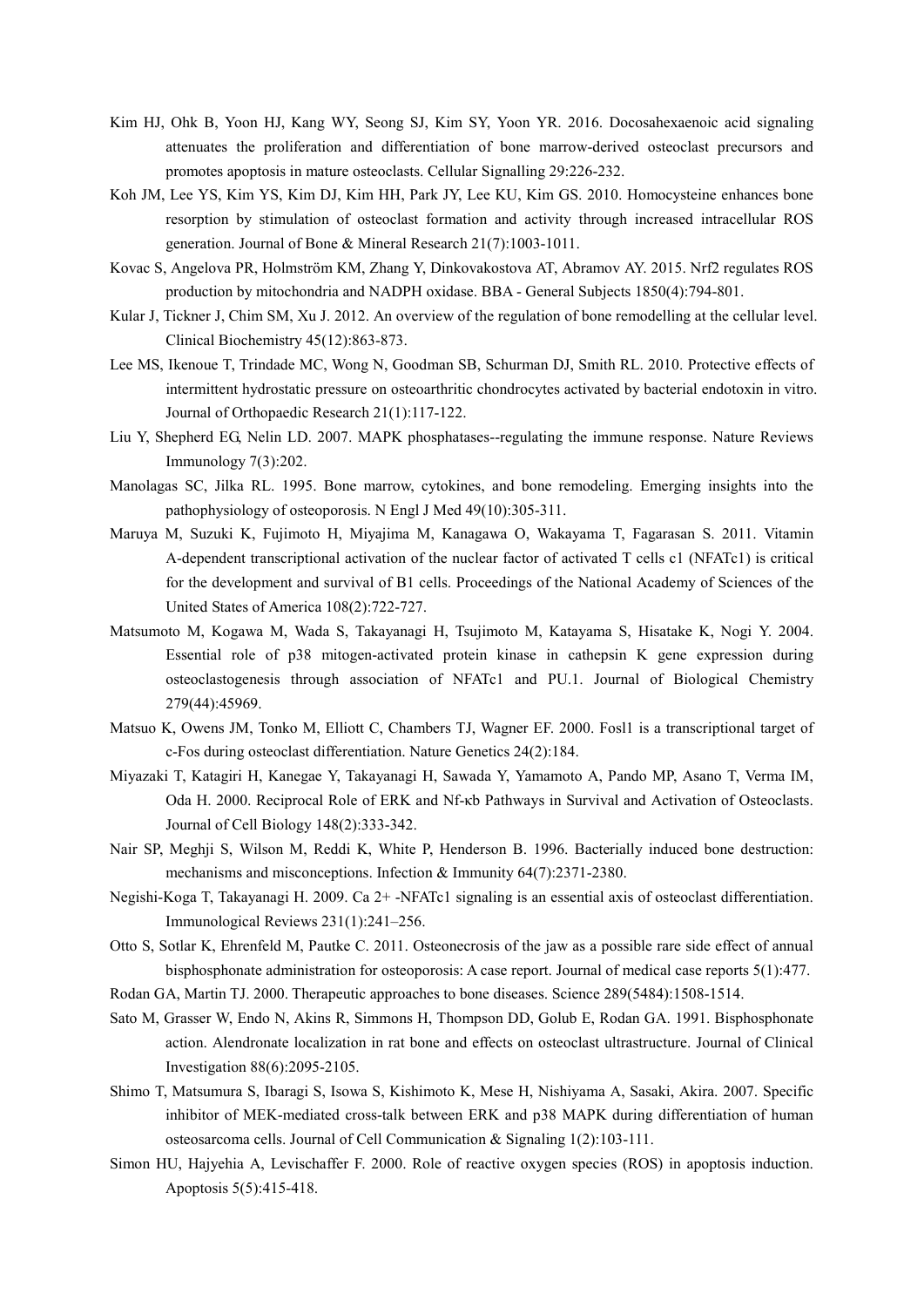- <span id="page-16-9"></span>Song D, Cao Z, Liu Z, Tickner J, Qiu H, Wang C, Chen K, Wang Z, Dong S, Xu J. 2018. Cistanche deserticola polysaccharide attenuates osteoclastogenesis and bone resorption via inhibiting RANKL signaling and reactive oxygen species production. Journal of Cellular Physiology.
- <span id="page-16-3"></span>Song F, Wei C, Zhou L, Qin A, Yang M, Tickner J, Huang Y, Zhao J, Xu J. 2017. Luteoloside prevents lipopolysaccharide - induced osteolysis and suppresses RANKL - induced osteoclastogenesis through attenuating RANKL signaling cascades. Journal of Cellular Physiology 233(2).
- <span id="page-16-8"></span>Song F, Zhou L, Zhao J, Liu Q, Yang M, Tan R, Xu J, Zhang G, Quinn JMW, Tickner J. 2016. Eriodictyol Inhibits RANKL - Induced Osteoclast Formation and Function Via Inhibition of NFATc1 Activity. Journal of Cellular Physiology 231(9):1983.
- <span id="page-16-6"></span>Takayanagi H. 2007. Takayanagi, H. Osteoimmunology: shared mechanisms and crosstalk between the immune and bone systems. Nat. Rev. Immunol. 7, 292-304. Nature Reviews Immunology 7(4):292-304.
- <span id="page-16-0"></span>Teitelbaum SL. 2000. Bone Resorption by Osteoclasts. Science 289(5484):1504-1508.
- <span id="page-16-4"></span>Wei CM, Su YJ, Qin X, Ding JX, Liu Q, Song FM, Zong SH, Xu J, Zhou B, Zhao JM. 2018. Monocrotaline Suppresses RANKL-Induced Osteoclastogenesis In Vitro and Prevents LPS-Induced Bone Loss In Vivo. Cellular Physiology & Biochemistry International Journal of Experimental Cellular Physiology Biochemistry & Pharmacology 48(2):644.
- <span id="page-16-7"></span>WS L, EG L, MS S, WH Y. 2014. Kaempferol inhibits IL-1β-stimulated, RANKL-mediated osteoclastogenesis via downregulation of MAPKs, c-Fos, and NFATc1. Inflammation 37(4):1221-1230.
- <span id="page-16-2"></span>Xu J, Tan JW, Huang L, Cooper D, Gao XH, Dan L, Wysocki S, Zheng MH, Tan JW, Cooper D. 2000. Cloning, Sequencing, and Functional Characterization of the Rat Homologue of Receptor Activator of NF-κB Ligand &dagger. Bone 27(4):32-32.
- <span id="page-16-1"></span>Xu J, Wu H, Es, Yip K, Woloszyn M, Zheng M, Tan R. 2009. NF-kappaB modulators in osteolytic bone diseases. Cytokine & Growth Factor Reviews 20(1):7-17.
- <span id="page-16-10"></span>Yip KH, Zheng MH, Steer JH, Giardina TM, Han R, Lo SZ, Bakker AJ, Cassady AI, Joyce DA, PhD JXM. 2010. Thapsigargin Modulates Osteoclastogenesis Through the Regulation of RANKL - Induced Signaling Pathways and Reactive Oxygen Species Production. Journal of Bone & Mineral Research 20(8):1462-1471.
- <span id="page-16-5"></span>Zhu S, Yao F, Qiu H, Zhang G, Xu H, Xu J. 2018. Coupling factors and exosomal packaging microRNAs involved in the regulation of bone remodelling. Biol Rev Camb Philos Soc 93(1):469-480.

## **Figure legends**

**Figure 1. DIO inhibited RANKL-induced osteoclastogenesis** *in vitro***.** BMMs were cultured in the presence of M-CSF and RANKL (A) a diagram showing the DIO chemical formula. (B) BMMs were treated with various concentrations of DIO for 7 days and then subjected to TRAcP staining (Magnification = 100  $\times$ ; scale bar = 100  $\mu$ M). (C, F) The numbers of TRAcP-positive multinucleated cells  $(\geq)$  nuclei) were measured. (D) Treatment periods of DIO are listed. (E) The time course effect of DIO  $(10\mu)$  during the 7 days process of osteoclast formation. (G) BMMs were cultured for 48 hours with 50 ng/mL M-CSF at the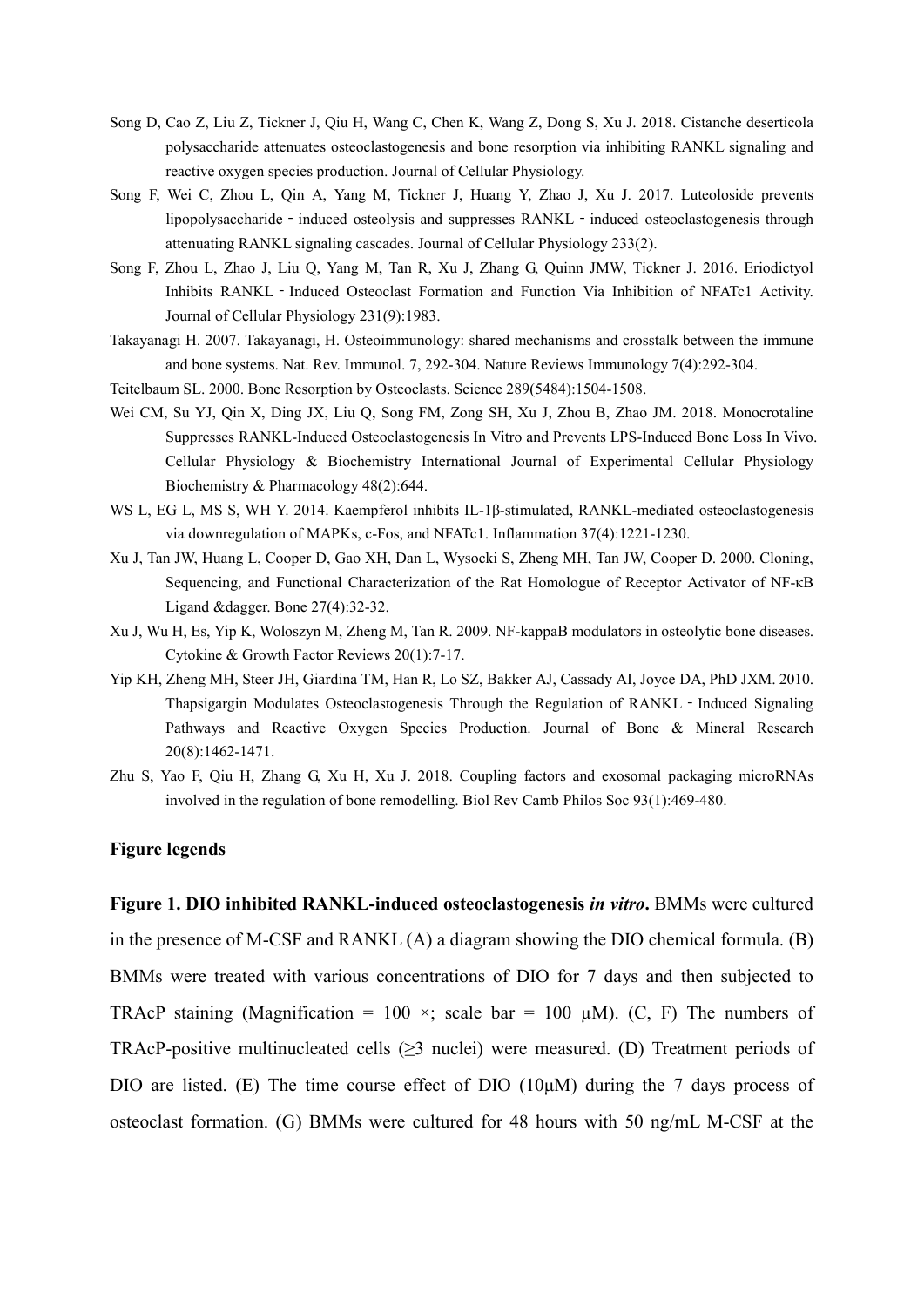indicated concentrations of DIO. Cell viability was determined by CCK8 assay. (\*\*p< 0.01 \*\*\*P<0.001 compared to control).

**Figure 2. DIO reduced RANKL-induced gene expression in osteoclast and bone resorption activity** *in vitro***.** BMMs were incubated for 5 days with M-CSF and RANKL and treated with the indicated concentrations of DIO. The relative mRNA expression of (A) *NFATc1*, (B) *Acp5*, (C) *Atp6v0d2*, (D) *C*tr, (E) *Ctsk*, and (F) *Mmp9* was analyzed by real-time RT-PCR. Gene expression was normalized to GAPDH. (G) BMMs were cultured in hydroxyapatite-coated plates and treated with the indicated concentrations of DIO until mature osteoclasts were formed. Osteoclast were removed, and images obtained by light microscope (Magnification =  $40X$ ; scale bar =  $200 \mu m$ ). (H) The total areas of resorption pits were measured using Image J. (\*p<  $0.05$  \*\*p<  $0.01$  \*\*\*P<0.001 relative to control).

**Figure 3. DIO suppressed formation of actin ring and ROS level induced by RANKL.** (A) DIO disrupts actin ring formation in osteoclasts. Cultured cells were stained with Rhodamine-phalloidin (F-actin) and DAPI, then examined by immunofluorescence microscopy. (B) BMMs were cultured in the absence or presence of RANKL and treated with or without DIO for 3 days. Images were taken by using fluorescence microscope after incubation with DCFH-DA for 30 minutes (Magnification =  $100 \times$ ; scale bar =  $100 \mu$ M). (C) Detection of the number of ROS positive cells. (\*\*\*P<0.001 relative to control).

**Figure 4. DIO suppressed RANKL-induced phosphorylation of ERK, JNK and NFATc1 protein expression**. BMMs pretreated with DIO (10μM) for 3 hours were stimulated with RANKL for the indicated times. (A) Western blot analyses were carried out with IκBα, p-ERK, ERK, p-JNK, JNK, p-P38, P38, and β-actin specific antibodies. (B-E) The relative expressions of Iκbα, p-ERK, p-P38, and p-JNK were determined by gray pixels value analysis of its total protein counterpart. (F) BMMs were treated with DIO (10 μM) and then stimulated with 100 ng/mL RANKL for 0, 1, 3, and 5 days. Western blot analyses were carried out with NFATc1, c-Fos and β-actin specific antibodies. (G, H) The relative expressions of NFATc1, c-Fos were analyzed by gray pixels value detection, with β-actin as a reference. (\*P<0.05